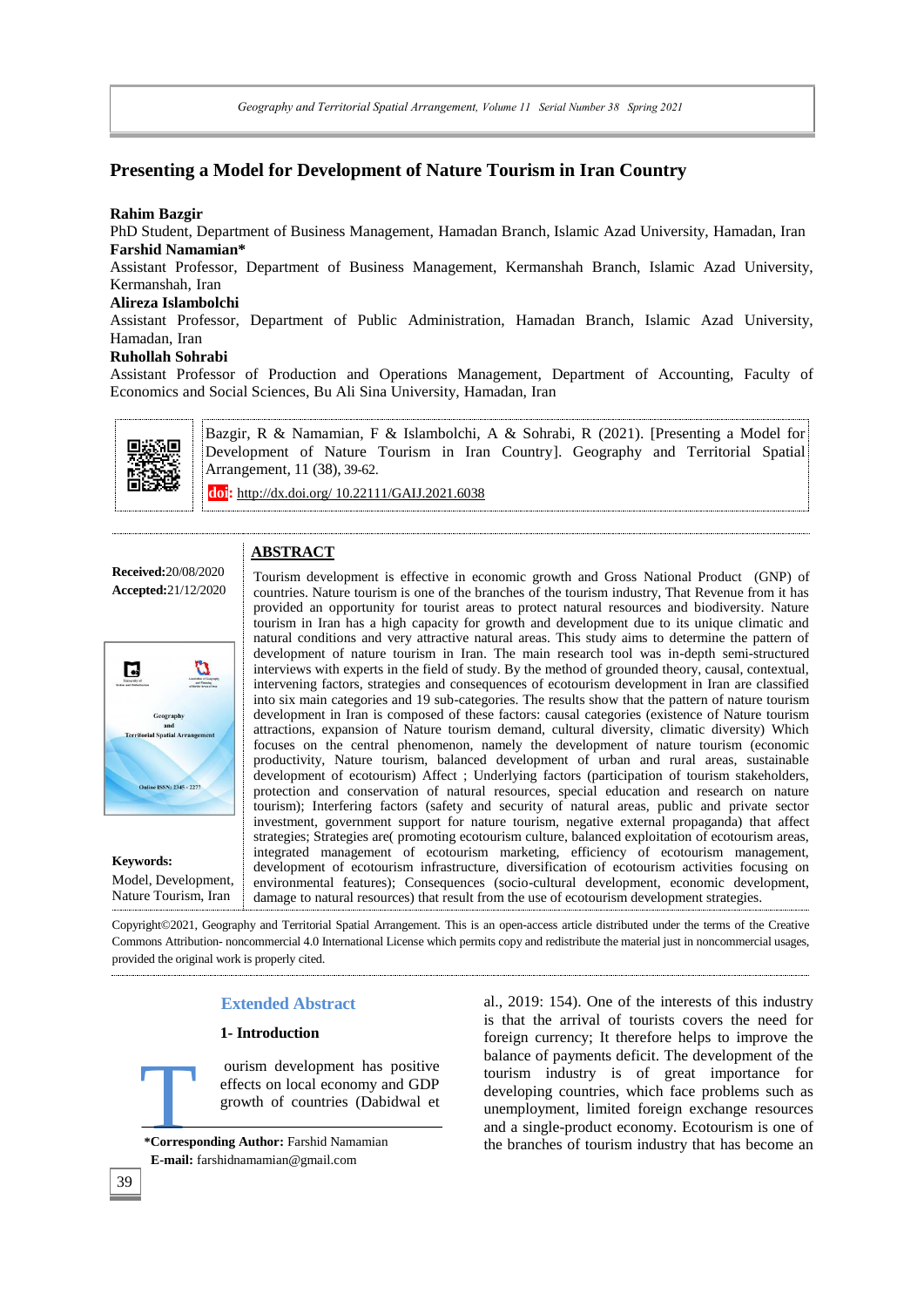important economic activity in natural areas around the world. The proceeds provide an opportunity for tourist areas to conserve natural resources and biodiversity (Sniman and Bryker, 2019: 706). Iran, with its special geostrategic position, climatic conditions and unique natural attractions, can be one of the world's nature tourism hubs.

#### **2- Study Area**

Due to the capacity of unique natural attractions in Iran, this article has been done to provide the development of nature modeling in Iran

#### **3- Material and Methods**

This study aims to provide a model for the development of nature tourism in Iran. For this purpose, the qualitative research method and specifically in the construction of the theory, the data theory of the foundation has been used. The statistical population includes nature tourism experts and tour operators throughout Iran who have experience and expertise in this field of nature tourism. In this research, theoretical sampling method has been used. In this study, the data were saturated in interview number 16. Participants in this study are from different provinces of the country who have knowledge, experience and executive responsibility in the field of nature tourism, which have been introduced by experts to participate in this study.

## **4- Result and Discussion**

The final model of the research is presented by analyzing the data based on the data theory method, especially the systematic model of Strauss and Corbin.

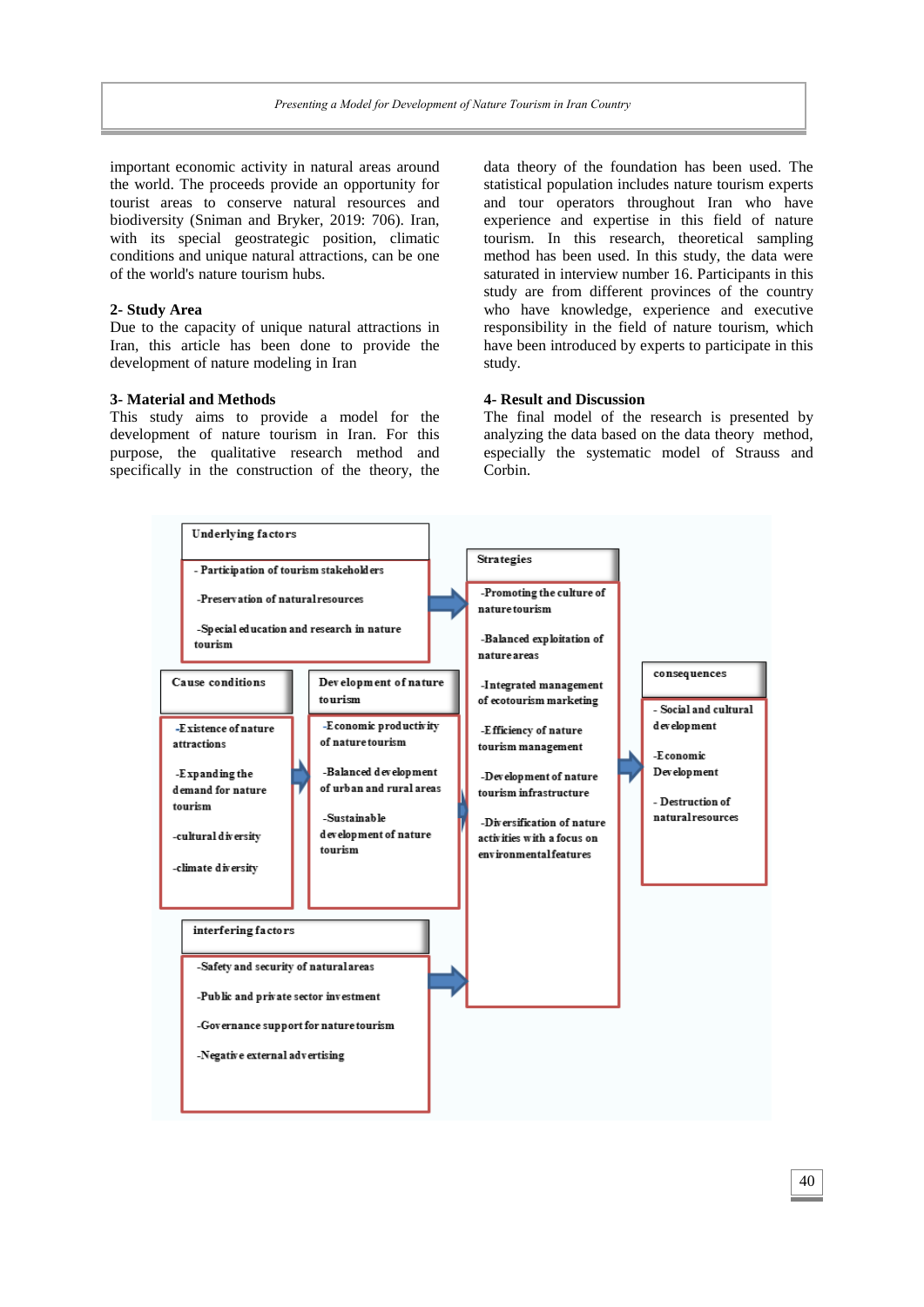### **5- Conclusion**

Nature tourism in Iran with unique climatic and natural conditions and very attractive natural areas has a high capacity for growth and development. The researches have been done in part on the development of nature tourism in Iran and a comprehensive model for the development of nature tourism in Iran has not been presented.. For this reason, this research has been done with the aim of determining the pattern of nature tourism development in Iran, using the data theory of the foundation. Open, axial and selective coding was used to analyze the data. After defining the categories and forming a communication and pivotal network between them, "Iran's ecotourism development" has been selected as the main category and other categories have been linked to it. Explaining the research model, it was found that causal conditions affect the central phenomenon of "ecotourism development". The central phenomenon, contextual conditions and intervening factors affect the strategies and the consequences of the development of ecotourism are effective strategies. Causal categories (existence of nature attractions, expansion of demand for nature tourism, cultural diversity, climatic diversity) that affect the central phenomenon, namely the development of nature tourism (economic efficiency of nature tourism, balanced development of urban and rural areas, sustainable development of nature tourism) ; Underlying factors (participation of tourism stakeholders, protection and conservation of natural resources, special education and research on nature tourism); Interfering factors (safety and security of natural areas, public and private investment, government support for nature tourism, negative foreign propaganda) that affect strategies; Strategies are: promoting ecotourism culture, balanced exploitation of ecotourism areas, integrated management of ecotourism marketing, efficiency of ecotourism management, development of ecotourism infrastructure, diversification of ecotourism activities focusing on environmental features); Consequences (socio-cultural development, economic development, damage to natural resources) that result from the use of ecotourism development strategies.

**Keywords**: Model, Development, Nature Tourism, Iran.

## **6- References (Persian)**

Amin Bidakhti, Ali Akbar; Jafari, Sakineh; Farhadi, Vahidreza. (2014). The Relationship between Social Belonging and Social Participation with Tourism Development: Sustainable: The Mediating Role of Perceived Effects, Quarterly Journal of Tourism Management Studies, Allameh Tabatabai University, Year 8, No. 26, pp. 23-2.

## [https://tms.atu.ac.ir/article\\_1343\\_47d271b97bcfdec8](https://tms.atu.ac.ir/article_1343_47d271b97bcfdec8c147407e54696864.pdf) [c147407e54696864.pdf](https://tms.atu.ac.ir/article_1343_47d271b97bcfdec8c147407e54696864.pdf)

Barry, Masoumeh; Firoozmand, Maral; Hashempoor, Fahima. (2016). Investigating the Analysis of Economic Impacts of Urban Tourism from the Perspective of Citizens, Journal of Geographical Sciences, Islamic Azad University, Mashhad Branch, Volume 12, Number 24, pp. 55-40.

[http://geographic.sinaweb.net/article\\_528056.html](http://geographic.sinaweb.net/article_528056.html)

Panahi, Hussein; Nasibparast, Sima. (2018). Determinants of tourism development in developing countries: Bayesian econometric approach, Geographical Journal of Tourism Space, Islamic Azad University, Malayer Branch, Volume 7, Number 26, 58-43.

<https://www.sid.ir/fa/journal/ViewPaper.aspx?ID=359057>

Pouya, Abedin; Irandoost, Mansour; Sultanpanah, Hirsch; Shafei, Reza (1398). Designing a Marketing Model Based on Customer Experience in Nature Tourism in Kurdistan Province, Quarterly Journal of Tourism and Development, Iranian Scientific Tourism Association, Year 8, Issue 3, pp. 69-45.

## [http://www.itsairanj.ir/article\\_96155.html](http://www.itsairanj.ir/article_96155.html)

Torabi, Zabihullah; Rezvani, Mohammad Reza; Badri, Seyed Ali (1399). Living experience of the poor in selected villages in the east of Semnan province to participate in activities related to nature tourism, Quarterly Journal of Rural Research, University of Tehran, Volume 11, Number 3.

#### [https://jrur.ut.ac.ir/?\\_action=article&au](https://jrur.ut.ac.ir/?_action=article&au)

Taqwa, Mehdi; Safaei, Pouyan; Kord Adele. (2018). Investigating the effects of tourism growth on GDP, Quarterly Journal of Applied Economics, Islamic Azad University, Tehran Science and Research Branch, Volume 8, Number 27, pp. 58-50.

[http://jae.srbiau.ac.ir/article\\_14062.html](http://jae.srbiau.ac.ir/article_14062.html)

Jahangir, Mohammad Hussein; Fakoor, Mohammad Hossein. (2019). Evaluation and analysis of the state of nature tourism industry in urban parks (Case study of Mashhad Sun Park), Quarterly Journal of Environmental Science and Technology, Islamic Azad University, Research Sciences Branch, Volume 21, Number 12, pp. 196-181 .

<http://jest.srbiau.ac.ir/article15252.html>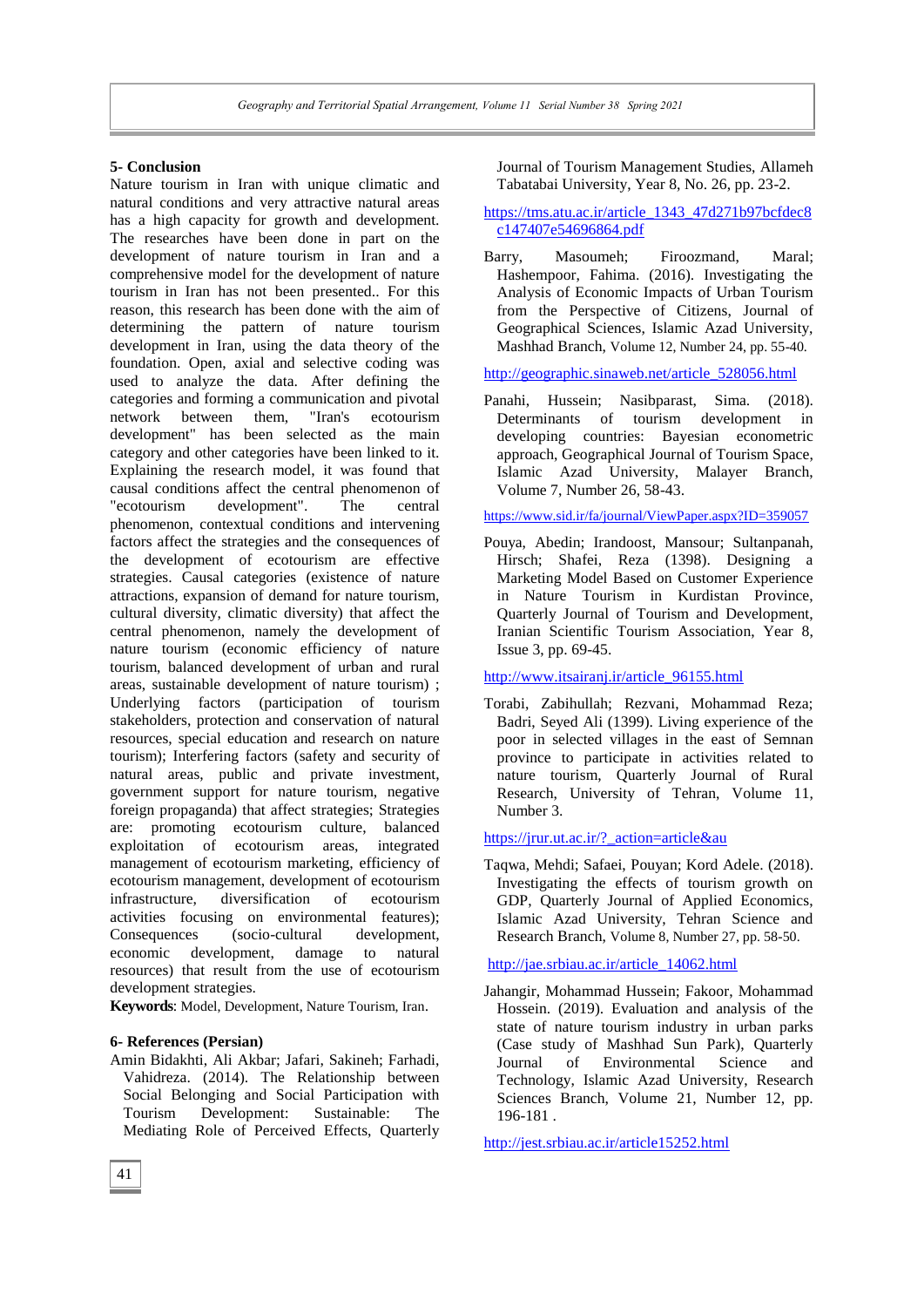Danaeifard, Hassan, Alwani; Sayyed Mehdi; Adel Azar. (2011). Qualitative research methodology in management: a comprehensive approach, Tehran Saffar Publishing Institute, fourth edition.

<https://www.gisoom.com/book/1740987>

Rezaei, Mahdieh; Shabbiri, Seyed Mohammad (2017). The effect of using social networks on promoting environmentally friendly tourism behavior, Journal of Tourism Planning and Development, Mazandaran University, Year 6, No. 12, pp. 53-25.

[http://tourismpd.journals.umz.ac.ir/article\\_1527.html](http://tourismpd.journals.umz.ac.ir/article_1527.html)

Rezvani, Mohammad Reza; Jamshidi, Masoumeh. (2019). Semantic Reconstruction of the Most Important Issues of Residents of Neighboring Areas of Nowruz Tourism Accommodation Sites, Quarterly Journal of Tourism and Development, Iranian Scientific Tourism Association, Year 8, Number 3, pp. 89-70.

<https://iranjournals.nlai.ir/handle/123456789/111735>

Satin, W. Flip. (2014). An Introduction to the Sociology of the Environment, translated by Sadegh Salehi. Tehran: Samat Publications.

<https://www.gisoom.com/book/11451379/>

Cultural Heritage, Handicrafts and Tourism Organization. (1395).

chtn.ir/news/1395021431

Sarkhoshsara, Ali; Nasrallah, Khadijeh; Azerbaijani, Karim. (2018). Analysis and Review of the Relationship between Revenues and Expenditures of Tourism Sector with Economic Growth, Tourism and Development Quarterly, Iranian Scientific Association of Tourism, Seventh Year, No. 3, pp. 24-1.

[http://www.itsairanj.ir/article\\_81138.html](http://www.itsairanj.ir/article_81138.html)

Soleimani Moghadam Mohammad; Islami, Qasim (2011). The Role of Residential Infrastructure in Tourism Activities in Rasht, Journal of Planning Studies for Human Settlements, Islamic Azad University, Rasht Branch, Volume 6, Number 17, pp. 115-105.

[http://jshsp.iaurasht.ac.ir/article\\_519123.html](http://jshsp.iaurasht.ac.ir/article_519123.html)

Shaterian, Mohsen; Gholami Yousef; Mir Mohammadi, Mohammad (2016). Evaluation of indicators of sustainable urban tourism development (Case study: Kashan city), Journal of Applied Research in Geographical Sciences, Kharazmi University, No. 46, pp. 214-195.

## [https://jgs.khu.ac.ir/browse.php?a\\_code=A-10-133-](https://jgs.khu.ac.ir/browse.php?a_code=A-10-133-1&slc_lang=en&sid=1) [1&slc\\_lang=en&sid=1](https://jgs.khu.ac.ir/browse.php?a_code=A-10-133-1&slc_lang=en&sid=1)

Saffar Heydari, Hojjat, Saeed (2019). Cognitive phenomenological reflection on the relationship between nature tourism and environmental degradation: with emphasis on the ideas of Heidegger's philosophy, Journal of Tourism Planning and Development, Mazandaran University, No. 28, pp. 32-8.

[http://tourismpd.journals.umz.ac.ir/article\\_2266.html](http://tourismpd.journals.umz.ac.ir/article_2266.html)

Movahed, Ali; Kohzadi, Salar; Abedinzadeh, Farimah. (2014). Ecotourism development strategies of Kurdistan province using SWAT and QSPM model, Journal of Applied Research in Geographical Sciences, Kharazmi University, Fourteenth Year, No. 32, pp. 204-181.

[http://ensani.ir/file/download/article/2014082610342](http://ensani.ir/file/download/article/20140826103422-9495-221) [2-9495-221](http://ensani.ir/file/download/article/20140826103422-9495-221)

Nekouei Naeini, Seyed Ali, Ghanbari, Yousef; Electric, Hamid. (2016). Assessing the Sustainability of Existing Operating Systems in the Agricultural Sector of Isfahan Province, Journal of Geography and Environmental Sustainability, Razi University, Volume 6, Number 20, pp. 53-39.

[https://ges.razi.ac.ir/article\\_630.html](https://ges.razi.ac.ir/article_630.html)

Newman, William Lawrence. (2014). Social Research Methods, Qualitative and Quantitative Approaches, translated by Hassan Danaei-Fard and Hossein Kazemi, Volume One. Tehran: Mehraban Book Institute, third edition.

<https://www.gisoom.com/book/11266293>

Waresi, Hamid Reza; Taqvaee, Massoud; Shahivandi, Ahmad (2011). An Analysis of the State of Tourism Infrastructure in Isfahan (with Emphasis on Hotels), Journal of Geography and Environmental Planning, University of Isfahan, Volume 22, Number 4, pp. 112-91.

[https://www.sid.ir/fa/journal/ViewPaper.aspx?id=](https://www.sid.ir/fa/journal/ViewPaper.aspx?id)

Yousefi Shahir, Haniyeh; Bagheri, Karim; Hosseinzadeh Dalir, Karim. (1391). Evaluation of tourism infrastructure with emphasis on historical axes, Tourism Space Quarterly, Islamic Azad University, M. Branch.

[https://www.sid.ir/fa/journal/JournalListPaper.aspx?](https://www.sid.ir/fa/journal/JournalListPaper.aspx?ID=53678) [ID=53678](https://www.sid.ir/fa/journal/JournalListPaper.aspx?ID=53678)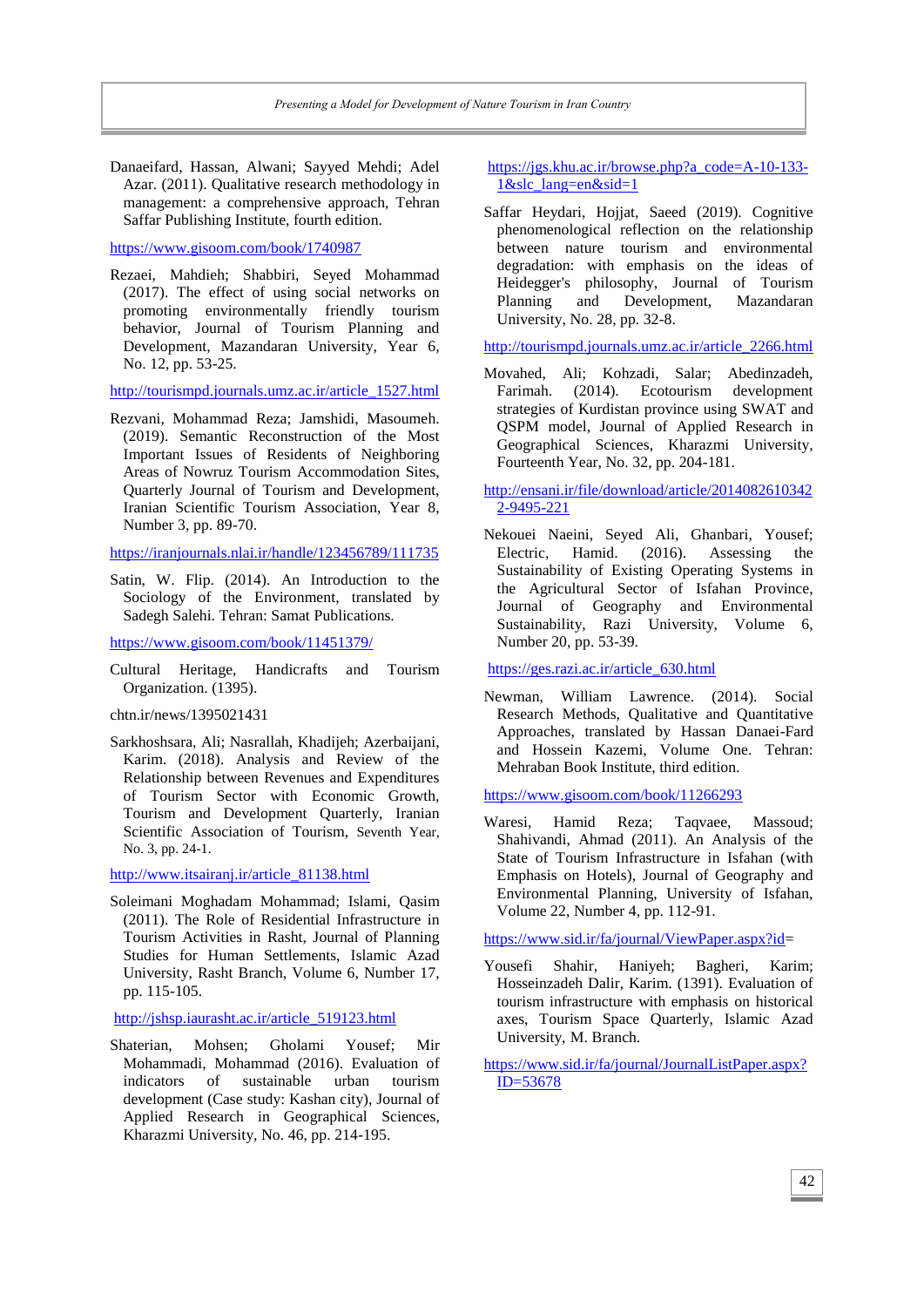#### **7- References (English)**

Alamäki,Ari, Pesonen,Juho, Dirin,Amir(2019) Triggering effects of mobile video marketing in nature tourism: Media richness perspective, Information Processing & Management, Volume 56, Issue 3, Pages 756-770.

https://doi.org/10.1016/j.ipm.2019.01.003

Baric, D. Anic, P. Bedoya, A.M. (2016). Segmenting protected area visitors by activities: a case study in Paklenica National Park, Croatia, European Journal of Tourism Research, Vol. 13, pp. 103- 121.

ttps://ejtr.vumk.eu/index.php/about/article/view/234

BENDER, N. A., CROSBIE, K., & LYNCH, H. J. (2016). PATTERNS OF TOURISM IN THE ANTARCTIC PENINSULA REGION: A 20- YEAR ANALYSIS. ANTARCTIC SCIENCE, 28(03), 194-203.

<https://doi.org/10.1017/S0954102016000031>

Bowers, J. (2016). Developing sustainable tourism through ecomuseology: A case study in the rupununi region of Guyana. Journal of Sustainable Tourism, 24(5), 758–782.

https://www.tandfonline.com/doi/abs/10.1080/09669 582.2015.1085867

- Bressolles, G., & Lang, G. (2019). KPIs for performance measurement of e-fulfillment systems in multi-channel retailing: An 12 exploratory study. International Journal of Retail and Distribution Management. <https://doi.org/10.1108/IJRDM-10-2017-0259>
- Campbell. Marnie L. Kinslow. Amber (2016) Human health impacts from litter on beaches and associated perceptions: A case study of 'clean' Tasmanian beaches. Ocean & Coastal Management VOL126: PP 22-30.

DOI: 10.1016/j.ocecoaman.2016.04.002

Dabeedooal,Y. J.Dindoyal , V. Allam, Z. Jones,D. S .(2019). Smart Tourism as a Pillar for Sustainable Urban Development: An Alternate Smart City Strategy from Mauritius, Smart Cities, 2(2019): 153–162, retrieved from.

[https://doi.org/10.3390/smartcities2020011.](https://doi.org/10.3390/smartcities2020011)

Dubea,K. Nhamob, G.(2020). Evidence and impact of climate change on South African national parks. Potential implications for tourism in the Kruger National Park, Environmental Development, vol 33,pp1-33.

### [https://www.sciencedirect.com/science/article/pii/](https://www.sciencedirect.com/science/article/pii/S2211464519300363.%202211464519300363) [S2211464519300363.](https://www.sciencedirect.com/science/article/pii/S2211464519300363.%202211464519300363)

Erkki, Mäntymaa.Liisa, Tyrväinen.Artti, Juutinen.Mikko, Kurttila.(2019).Importance of forest landscape quality for companies operating in naturetourism areas, Contents lists available at ScienceDirect Land Use Policy .

https://www.sciencedirect.com/science/article/pii/S0 264837718315898

- Heidegger, M.(1977). The Question Concerning Technology and Other Essays, Trans. By William Lovitt. New York. Harper & Row Publisher.
- ttps://eclass.uoa.gr/modules/document/file.php/PPP 655/%CE%A4he\_Question\_Concerning\_Technolo gy\_and\_Other\_Essays.pdf
- Lee, J. (2001). A grounded theory: integration and internalization in ERP adoption and use.

https://digitalcommons.unl.edu/dissertations/AAI30 16318/

Lelloltery YH.Mahulete , Seipalla, B. (2020).THE COMMUNITIES ROLES WITHIN DEVELOPMENT OF NATURE TOURISM OBJECT LAKE NINIFALA ON PILIANA VILLAGE, ON CENTRAL MALUKU REGENCY. JURNAL HUTAN PULAU-PULAU KECIL, 4(1), 52-63.

<https://doi.org/10.30598/jhppk.2020.4.1.52>

Libo Yan, (2018) "Origins of nature tourism in imperial China", Journal of Tourism Futures, Vol. 4 Issue: 3, pp.265-274.

https://www.emerald.com/insight/content/doi/10.110 8/JTF-04-2018-0016/full/html

Manuj, I., Pohlen, T., (2012). A reviewer's guide to the grounded theory methodology in logistics and supply chain management research. International Journal of Physical Distribution & Logistics Management, Pp 784-803.

[https://www.emerald.com/insight/content/doi/10.110](https://www.emerald.com/insight/content/doi/10.1108/09600031211269758/full/html) [8/09600031211269758/full/html](https://www.emerald.com/insight/content/doi/10.1108/09600031211269758/full/html)

Margaryan, L., 2018. Nature as a commercial setting: the case of nature-based tourism providers in Sweden. Curr. Issues Tour. 21, 1,893–1,911.

[https://doi.org/10.1080/13683500.2016.1232378.](https://doi.org/10.1080/13683500.2016.1232378)

Marion, J. L., Leung, Y. F., Eagleston, H., & Burroughs, K. (2016). A review and synthesis of recreation ecology research findings on visitor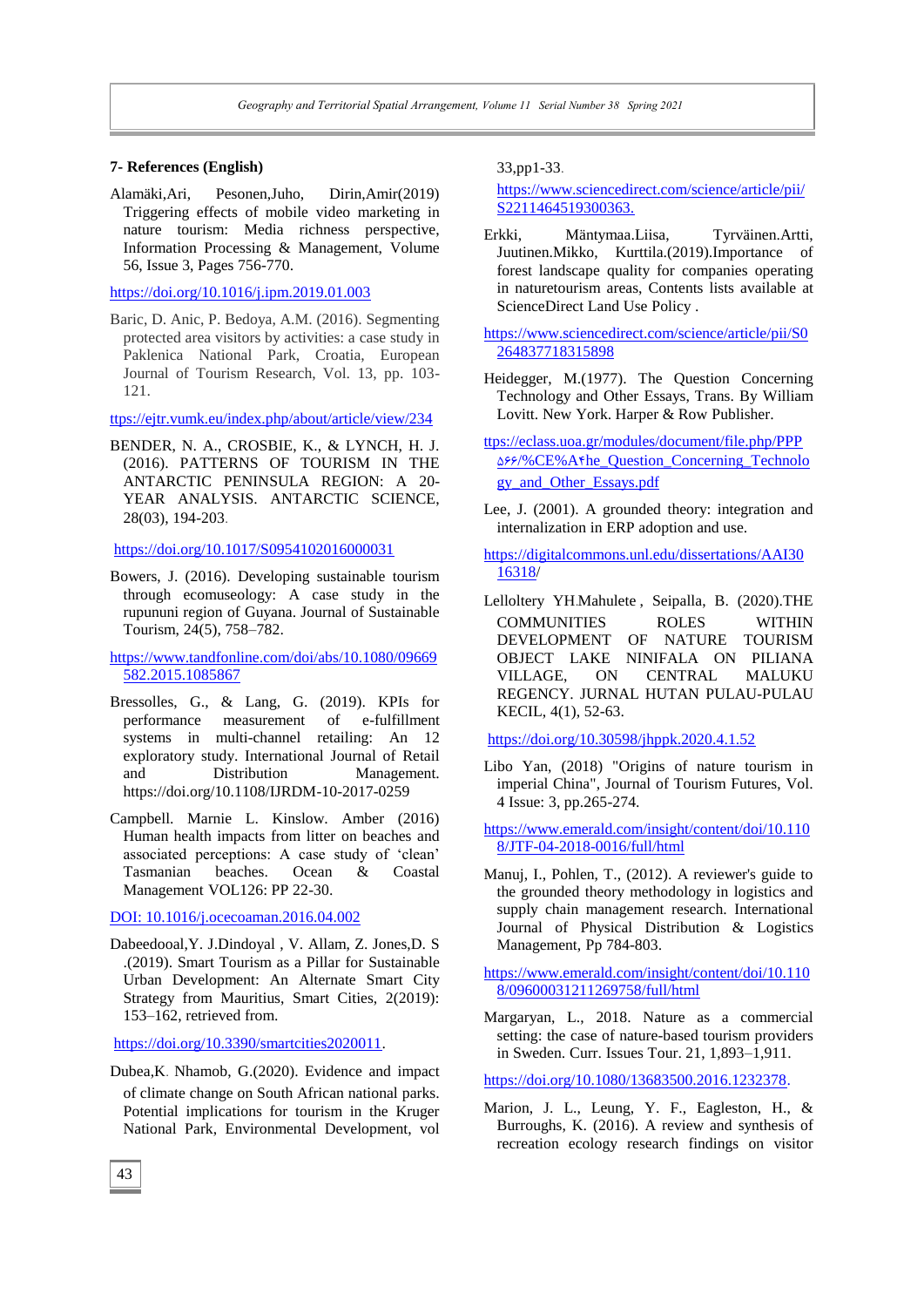impacts to wilderness and protected natural areas. Journal of Forestry, 114(3), 352–362 .

<https://www.researchgate.net/publication/303730527>

Min Gon Chung, Thomas Dietz, Jianguo Liu(2018)Global relationships between biodiversity and nature-based tourism in protected areas. Ecosystem Services, Elsevier, vol. 34(PA), pages 11-23.

#### DOI: 10.1016/j.ecoser.2018.09.004

Munoza, Vera Hausnera, Greg Brownb, Claire Rungeb, Per Fauchalde .(2019). Identifying spatial overlap in the values of locals, domestic- and international tourists to protected areas ،Tourism Management,vol71,pp 59–271.

[https://www.sciencedirect.com/science/article/pii/S0](https://www.sciencedirect.com/science/article/pii/S0261517718301705) [261517718301705](https://www.sciencedirect.com/science/article/pii/S0261517718301705)

Ogechi, Adeola. Olaniyi, Evans . (2019) ICT, infrastructure, and tourism development in Africa, Tourism Economics.vol 26,pp 1–18.

[https://journals.sagepub.com/doi/10.1177/13548166](https://journals.sagepub.com/doi/10.1177/1354816619827712) [19827712](https://journals.sagepub.com/doi/10.1177/1354816619827712)

Ramyar,Meysam, Asadi Amiri, Tahmineh, Momeni ,Omekolsoum , Ghasemi, Mohammad Jafar, Zaheer ,Zia Ur Rahman (2020) Tourists' Perspective on Ecotourism Infrastructures in Mazandaran Province of Iran, Journal of Humanities and Social Sciences Studies (JHSSS)pp 109-118.

<https://www.researchgate.net/publication/341762886>

- Rini Hidayati, Sudaryono, Djoko Wijono, Budi Prayitno.(2015). Tourism development of historical riverbanks in Jatinom Village ،Procedia - Social and Behavioral Sciences 227 . 650 – 655.
- Safira, T. M. Basuni, S. Kosmaryandi, N. (2020) Visitor satisfaction and performance evaluation of nature tourism in Gunung Bunder Camp, Gunung Halimun Salak National Park, West Java .Journal article : Media Konservasi Vol.25 No.1 pp.55-63.

### [https://www.cabdirect.org/cabdirect/abstract/202033](https://www.cabdirect.org/cabdirect/abstract/20203314343) [14343](https://www.cabdirect.org/cabdirect/abstract/20203314343)

- Schild, R. (2019). Outdoor recreationists as advocates, stewards, and managers of natural resources. Environmental Management 63(6).
- https://link.springer.com/article/10.1007/s00267- 019-01151-0
- Snyman, S.; Bricker, K.S.(2019 )Living on the edge: Benefit-sharing from protected area tourism. Journal of Sustainable Tourism 24(10):1480-1481.
- [https://www.tandfonline.com/doi/full/10.1080/09669](https://www.tandfonline.com/doi/full/10.1080/09669582.2019.1615496) [582.2019.1615496](https://www.tandfonline.com/doi/full/10.1080/09669582.2019.1615496)
- Strauss, A., & Corbin, J. (1998). Basics of Qualitative Research: Techniques and Procedures for Developing Grounded Theory.

https://us.sagepub.com/en-us/nam/basics-ofqualitative-research/book235578

- Tang, Z.( 2015). An integrated approach to evaluating the coupling coordination between
- tourism and the environment. Tourism Manage. 46, 11–19.

DOI: 10.1016/j.tourman.2014.06.001

Valeriani,Devi, Susi Wardhani, Rulyanti, Yuliana Dalimunthe ,Desy, Hartini, Fitra , Reeve, David. (2020). Infrastructure Readiness to Support Sustainable Tourism Destinations in Bangka Belitung Islands , International Journal of Applied Sciences in Tourism and Events ISSN: 2580-5592, Vol 4, No 1, 2020, pp 12-24.

<https://www.researchgate.net/publication/342675325>

[Zeng,Yuxi.,Zhong, Linsheng.](https://www.sciencedirect.com/science/article/abs/pii/S1470160X1930785X#!) (2020). Identifying conflicts tendency between nature-based tourism development and ecological protection in China, [Ecological IndicatorsVolume 109,](https://www.sciencedirect.com/science/journal/1470160X) Pp1-22.

[https://www.sciencedirect.com/science/article/abs/pi](https://www.sciencedirect.com/science/article/abs/pii/S1470160X1930785X) [i/S1470160X1930785X](https://www.sciencedirect.com/science/article/abs/pii/S1470160X1930785X)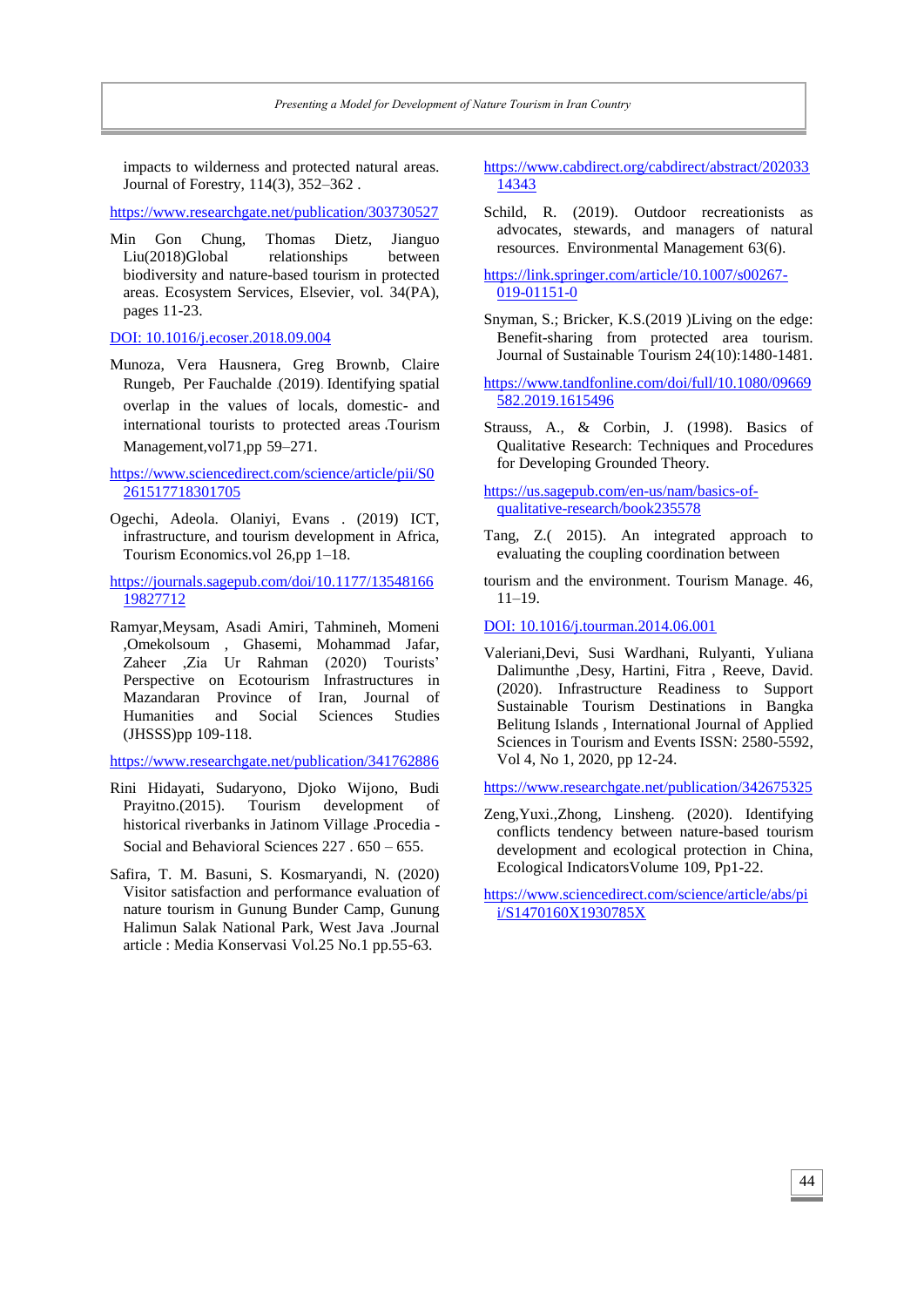# **\* ارائۀ الگوی توسعۀ طبیعتگردی کشور ایران**

**رحیم بازگیر (دانشجوی دکتری، گروه مدیریت بازرگانی، واحد همدان، دانشگاه آزاد اسلامی، همدان، ایران) )استادیار گروه مدیریت بازرگانی، واحد کرمانشاه، دانشگاه آزاد اسالمی، کرمانشاه، ایران( \*\* فرشید نمامیان علیرضا اسالمبولچی )استادیار، گروه مدیریت دولتی، واحد همدان، دانشگاه آزاد اسالمی،همدان، ایران( روحاله سهرابی (استادیار مدیریت تولید و عملیات، گروه حسابداری، دانشکدۀ علوم اقتصادی و اجتماعی دانشگاه بوعلی سینا، همدان، ایران)** 

> مقاله پژوهش*ي* **تاسٔخ دسٔافت: 03 مشداد 9011 تاسٔخ پزٔشش: 9دْ 9011 صفحات: 01-26**

 $\boldsymbol{\mathcal{D}}$  $\mathbf{E}$ جغرافيا و آمايش شهري منظفاي شا حایی: ۲۳۲۷–۲۳٤٥

**کلٕذ ياطٌَا:**  الگو، توسعه، طبیعتگردی، ایران.

**چکیده**

توسعهٔ گردشگری بر رشد اقتصادی و تولید ناخالص ملی کشورها مؤثر اســت. طبیعــتگــردی از شاخههای صنعت گردشگری است که در آمد حاصـل از آن، فرصـتی بـرای منــاطق گردشــگری بهمنظور حفاظت از منابع طبيعي و تنوع زيستي فراهم آوردهاست. طبيعـتگـردي در ايـران بـا دارابودن شرايط اقليمي و طبيعي كم<sub>ا</sub>نظير و مناطق بسيار جذاب طبيعي، از ظرفيت بـالايي بـراي رشد و توسعه برخوردار است. اين پژوهش با هدف تعيين الگوى توســعهٔ طبيعــتگــردى ايــران صورت گرفتهاست. ابزار اصلی پژوهش، مصاحبههای عمیق نیمهساختاریافته با افراد متخصص در حيطةً موضوع مورد مطالعه بود. با استفاده از نظرية دادهبنياد، عوامل علّى، زمينهاى، مداخلهگر، راهبردها و پیامدهای توسعهٔ طبیعتگردی کشور ایران در شش مقولهٔ اصلی و ۱۹ مقولهٔ فرعــی طبقهبندی شدهاست. نتایج نشان میدهد که الگوی توسعهٔ طبیعتگردی کشــور ایــران از ایــن عوامل تشکیل شدهاست: مقولههای علّی (وجود جاذبههای طبیعـتگــردی، گســترش تقاضــای طبیعتگردی تنوع فرهنگی، تنوع اقلیمی) که بر پدیدهٔ محوری، یعنــی توســعهٔ طبیعــتگــردی (بهره وری اقتصادی طبیعت گردی، توسعهٔ متوازن منــاطق شــهری و روســتایی، توســعهٔ پایــدار طبيعت گردي) تأثير مي *گ*ذارند؛ عوامل زمينــهاي (مشــار كت ذيiفعــان گردشــگري، حفاظــت و نگهداری از منابع طبيعي، آموزش و پژوهش ويژهٔ طبيعتگردی)؛ عوامــل مداخلــهگــر (ايمنـــی و امنيت منــاطق طبيعــي، ســرمايهگــذارى دولتــى و بخــش خصوصــى، پشــتيبانى حاكميــت از طبیعتگردی، تبلیغات منفی خارجی) که بر راهبردها اثرگذارنــد؛ راهبردهـــا (تــرویج فرهنــگ طبیعت گردی، بهرهبـرداری متــوازن از منــاطق طبیعــت گــردی، مــدیریت یکپارچــهٔ بازاریــابی طبیعت گردی، کار آمدسازی مدیریت طبیعـت *گـ*ردی، توسـعهٔ زیرسـاختهـای طبیعـت *گـ*ردی، متنوعِسازی فعالیتهای طبیعتگردی با تمرکز بر ویژگیِهای محیطی) هستند؛ پیامدها (توســعهٔ اجتماعی-فرهنگی، توسعهٔ اقتصادی آسیبرسانی منــابع طبیعــی) کــه ناشــی از بــهکــارگیری **ساَثشدَاْ تًسؼّ طثٕؼتگشدْ َستىذ**.

<sup>\*</sup> اين مقاله مستخرج از رسالهٔ دکترى با عنوان «مدل توسعهٔ طبيعت گردى کشور ايران» با همکارى نويسندگان است.

<sup>\*\*</sup> نويسنده مسئول: دكتر فرشيد نماميان

farshidnamamian@gmail.com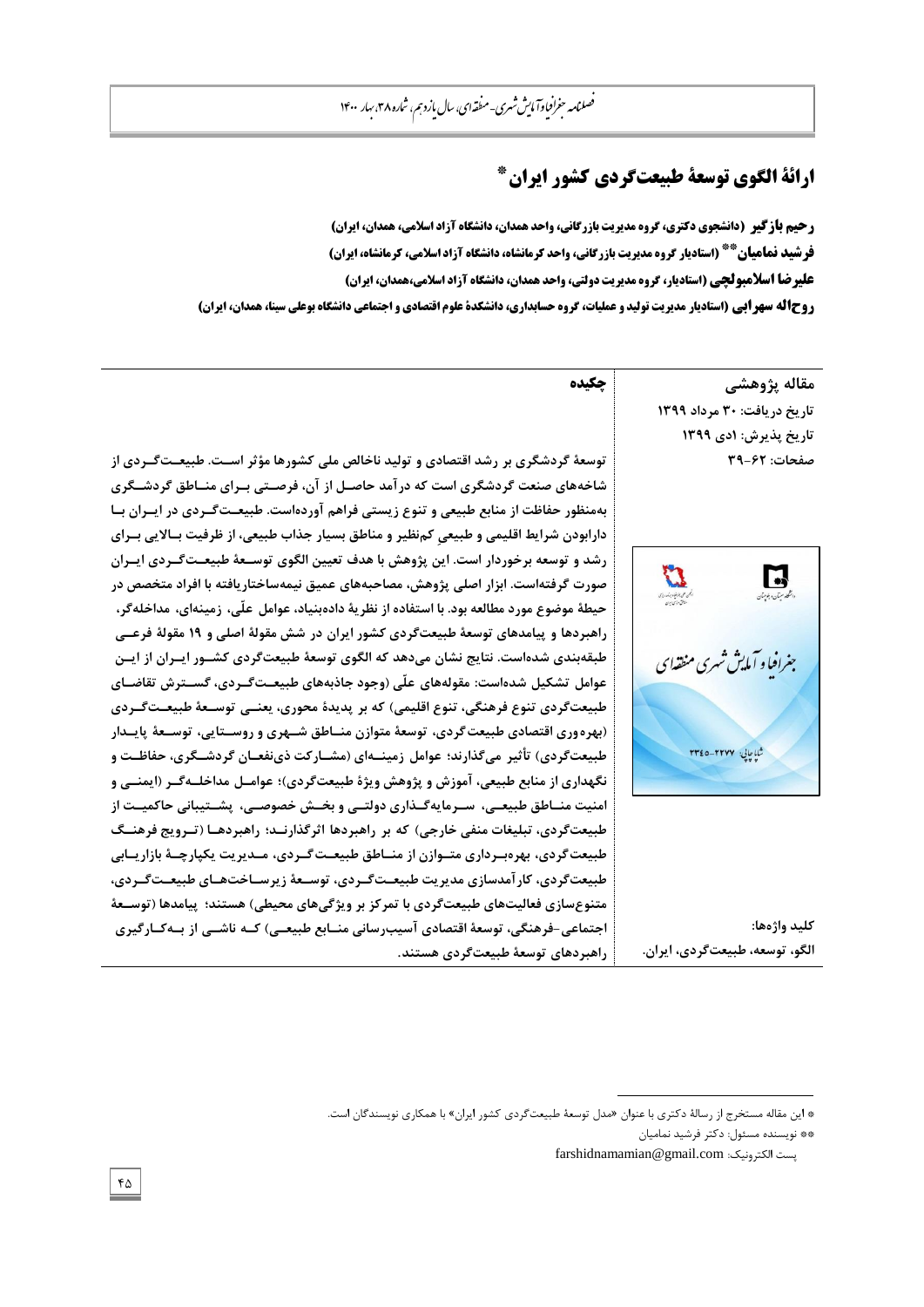## **مقذمٍ**

که وارد ایران میشوند، فقـط ۲.۵ درصـد از آنهـا بـه قصد طبیعت گردی سـفر مـے کننـد (یویـا و همکـاران، ۱۳۹۸: ۴۶). این در حالی است کـه ایـران جـزو پـنج كشـوری اسـت كـه دارای بیشـترین تنـوع طبیعـی و آبِ وهوايي (براري و همكاران، ١٣٩۵: ۴۱) و جاذبههاى فرهنگی و طبیعی هستند (موحـد و همکـاران، ١٣٩٣: ١٨٢). با این وجـود تـا سـال ١٣٩٨ ایـن کشـور تنهـا توانستهاست موفق به ثبت ٢٢ میراث فرهنگی و تنها دو میراث طبیعی کویر لوت و جنگلهای هیر کـانی در سازمان جهانی یونسکو شــود (وزارت میــراث فرهنگــی، صنایع دستی و گردشگری)؛ بنـابراین کشـور ایـران بـا داشتن يتانسيلهاى فراوان در زمينـهٔ طبيعـت *گـ*ردى، هنوز نتوانستهاست جايگاه واقعي خود را در اين صنعت بهدست آورد (سرخوشسـرا و همکـاران، ۱۳۹۷: ۲). بـا توجِه بِه وابستگی ایران بِه درآمدهای حاصل از نفـت و يايان بذيري اين منبع و لزوم تجديدنظر در وابستگی به آن، تلاش براي به کارگيري منابع جـايگزين، بـهمنظـور رهایی از اقتصاد تکمحصولی، بیشازپیش در کشـور احساس می شود؛ بههمیندلیل به منظور بهرهگیری مناسب از ظرفیتهای طبیعتگردی کشور ایران، مطالعه و بررسیهای دقیق، ضروری بـهنظـر مـیرسـد. هرچند مطالعاتي در اين زمينه صورت گرفتهاست، ولي اين مطالعـات بـا تمركـز بخشـی و جزئـی بـه موضـوع پرداختهاند و الگوى جامع توسعهٔ طبیعت گـردى ايـران ارائه نشدهاست؛ بنابراين اين يــژوهش بــهدنبــال ياسـخ سؤالات زیر است. پرسش اصلي: الگوى توسعهٔ طبيعت گردى ايران چگونه است؟ یرسش های فرعی: عوامل زمینـهاى توسـعهٔ طبیعـتگـردى كشـور ايـران كدام اند؟ شرايط علّى توسعهٔ طبيعت¢دى كشور ايران كداماند؟ راهبردهاى توسعة طبيعت گردى كشور ايران كداماند؟

توسعهٔ گردشگری، اثرات مثبتی برروی اقتصاد محلبی و رشید تولیید ناخیالص داخلیی ملیی کشیورها دارد (دابیــدوال` و همکــاران، ۲۰۱۹: ۱۵۴). از منــافع ایــن صنعت این است کـه ورود گردشـگران، نیازمنـدی ارز خارجی را یوشش میٖدهد؛ ازایین و بـه بهبـود کسـری تراز پرداخت کمک می کند. توسعهٔ صـنعت گردشـگری برای کشورهای درحال توسـعه کـه بـا معضـلاتی چـون بیکاری، محدودیت منابع ارزی و اقتصاد تـکمحصـولی مواجهاند، از اهمیت زیادی برخوردار است. اشتغالزایی اين صنعت به گونهاى است كه هم كارگران ساده بـدون مهارت و هم صاحبان مهارتهاى گوناگون مى توانند در اين صنعت مشغول به فعاليت شوند (تقوى و همكـاران، ۱۳۹۷: ۵۰). طبیعت گـردی از شــاخههــای صــنعت گردشگری است که به یک فعالیـت اقتصـادی مهـم در مناطق طبیعی سراسر دنیـا تبـدیل شـدهاسـت. درآمـد حاصل از آن فرصتی برای مناطق گردشگری به منظـور حفاظـت از منــابع طبیعــی و تنــوع زیســتی فــراهم آوردهاست (اسنيمن و برايكر <sup>۲</sup>، ۲۰۱۹: ۷۰۶). همچنين فرصتی برای بهبود شـرایط زیستمحیطـی از طریـق نتقــال تجربيــات گردشــگران (چايلــد ّ، ٢٠١٩: ٤٣٠)، تغییرات پایدار در محیط طبیعی و اجتماعی بـه وجـود آوردهاست (بندر و دیگران ٔ ۲۰۱۶: ۱۹۶). کشور ایـران با موقعیت خاص ژئواستراتژیک، برخـورداری از شـرایط اقلیمی و جاذبههای طبیعی کمنظیر، می توانـد یکـی از قطبهای طبیعت گردی جهان باشد. طبیعت گـردی در جهان با رشد سریع دارای سهم بالایی در صنعت گردشگری است و پیشِبینے مے شـود کـه در آینـده، تعــداد زیـــادی از گردشـــگران، مربـــوط بـــه بخـــش طبيعت گردي باشند. بااينحال از مجمـوع گردشـگراني

 $\overline{a}$ 

<sup>1.</sup> Dabeedooal

<sup>2.</sup> Snyman, Bricker

<sup>3.</sup> Schild

<sup>4.</sup> Bender et all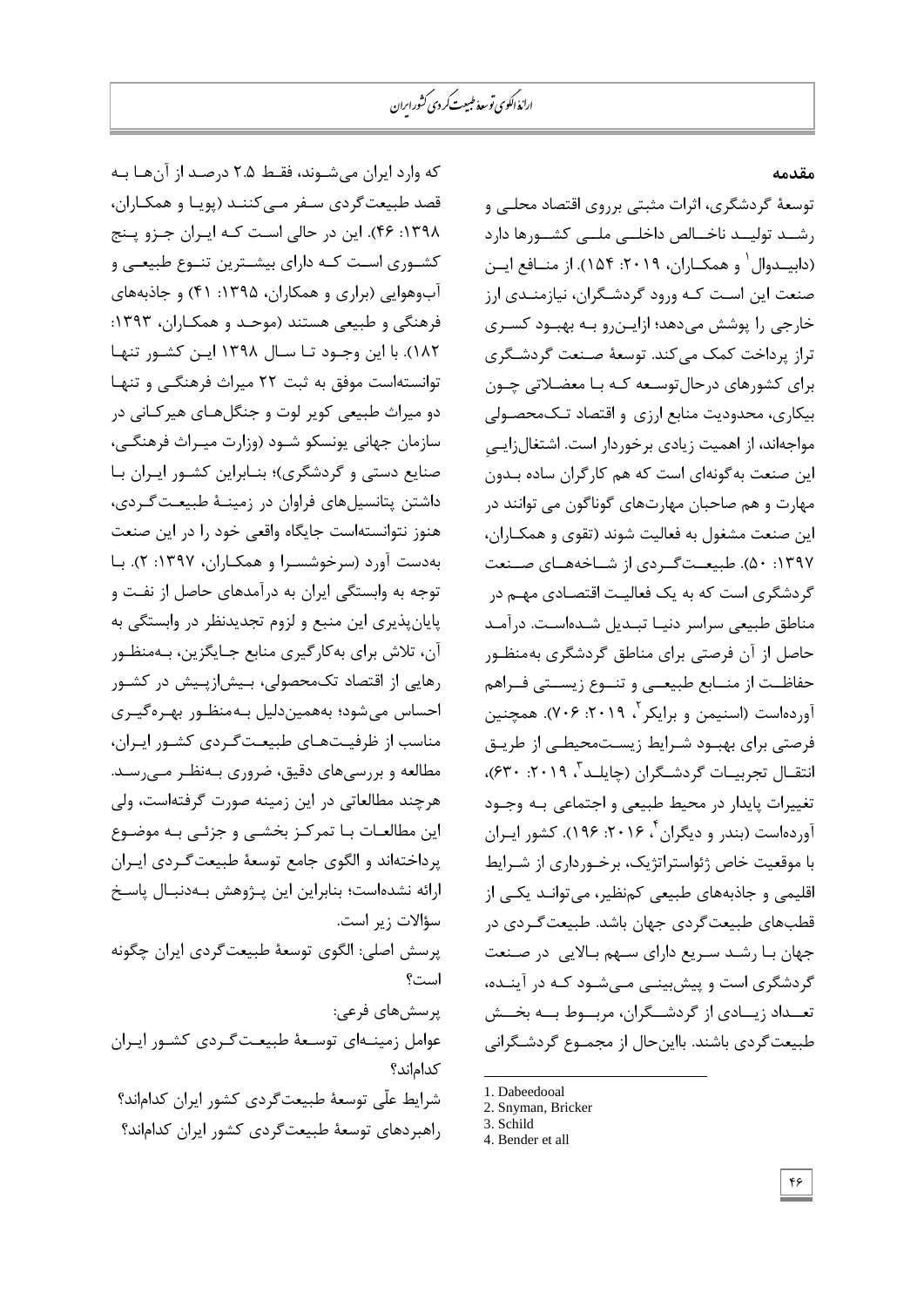طبیعی یک منطقـه شـكل گرفتـهانـد و ضـمن ایجـاد اوقاتفراغت برای گردشگر، از منـافع عمـومی، میـراث فرهنگی و ارزشهای اکولوژیک منطقه صیانت می کنـد (رمیار و همکاران <sup>۶</sup>، ۲۰۲۰: ۱۱۱). هنگامی که سفر بـه یکــی از شــاخصهــاى رضــایت گردشــگران تبــدیل شده است، تحقق انتظار از زیرسـاختهـای گردشـگری باعث افزایش تعداد گردشگرانی مـی شـود کـه بـهطـور مکرر به این مناطق سفر مـي کننـد (برسـولز و لنـگ<sup>۷</sup>،  $.112.511$ 

همهٔ امکانات اعـم از شـبکهٔ حمـل و نقـل و ارتباطـات، مراکز اقامتی و پذیرایی، مکانهـای تجـاری و تفریحـی متنوع که یک گردشگر در زمان سفر خود نیاز دارد، جزو تأسیسات گردشـگری هسـتند. تأسیسـات گردشـگری عامل اصلی جذب گردشگر نیست، اما نقـش مهمـی در انگیزهٔ سفر، افزایش ماندگاری و افزایش رضایت گردشگر از یک محیط و جاذبهٔ گردشگری دارد (وارثی و همکـاران، ۱۳۹۰: ۹۲). همچنـین زیرسـاختهـا یـک شــبکه از امکانــات عمــومی ماننــد بودجــهٔ دولتــی و سرمایهگذاریهای بخش خصوصی هستند که خـدمات اساسی را به منظور دستیابی به استانداردهای زنـدگی

پشتیبانی میکنند (ولریان<sup>^</sup> و همکاران، ۲۰۲۰: ۲). اماکن اقامتی از مهمترین مؤلفـههـای زیرسـاختی در گردشگری و از ارکان اصلی نظام گردشگری هستند که همواره در پایداری و کاهش هزینههای گردشگر نقـش مهمی ِ دارند (یوسفیشهیر، ۱۳۹۱: ۲۶). زیرساختهای اقـامتی عبـارت اسـت از: تسـهیلات، سـاختار اساسـی، تجهیزات و تأسیسات سـاختهشـده کـه بـرای کـارکرد سیستم اجتمـاعی و اقتصـادی جامعـه ضـروری اسـت. واحدهاى پذيرايى بين راهى، رستورانها، دفاتر خـدمات مسافرتی، نمایشگاههای فرهنگی و هنری و پـارکهـای

عوامل مداخلهگر در توسعهٔ طبیعتگردی کشـور ایـران كداماند؟

ييامدهاى توسعهٔ طبيعتگردى كشور ايران كداماند؟

## ادبيات تحقيق

طبیعتگردی، بهعنوان یکی از گونههای منحصربهفرد صنعت گردشگري، به یکی از مهـمترین بخـشهـاي اقتصادی در حال رشد این حـوزه تبـدیل شـدهاسـت و درصور تی که بهطور جِدی مورد توجه قرار گیرد، نقـش مهمی در توسعهٔ پایـدار محلـی خواهـد داشـت (پویـا و همكاران، ١٣٩٨: ۴۶). طبيعتگردي مستقيماً با محيط طبیعی ارتباط دارد (رضوانی، ۱۳۹۸: ۸۱) و با هدف بهرهمندی از جذابیت محیط طبیعے، کسب تجـارب فردى و تفكر در مناظر و چشماندازها، گلها و جانوران همراه است (بریک و دیگران <sup>۱</sup>، ۲۰۱۶: ۱۲۱). ایـن نـوع گردشگری وابسته بـه جـذابیت محـیط طبیعـی اسـت (ارکـی ٔ و همکـاران، ۲۰۱۹: ۱)؛ بـهطـوریکـه کیفیـت محیط طبیعی یک عنصر کلیدی در گسترش آن است (مارگــارین <sup>۳</sup>، ۲۰۱۸: ۸۹۵). مشــاهده و ارزیــابی تنــوع زیستی (ماریون ٔ و همکاران، ۲۰۱۶: ۳۵۴) و احترام به فرهنگ محلی (مانوزا<sup>۵</sup> و همکـاران، ۲۰۱۹: ۳) از دیگـر ويژگىهاى اين نوع گردشگرى است.

طبیعت *گ*ردی در مسیر توسعه

الگوهای نوین توسعه بر بهرهگیری از تنوعِهای مکـانی و فضايي استوار است كه زيرساختهاي موجود در ايـن مناطق می تواند به این موضوع کمک کند (شـاطریان و همکـــاران، ۱۳۹۵: ۱۹۷)؛ چـــون زیرســـاختهـــای طبیعت گردی بـهمنظـور نمـایش و درک زیبـایی هـای

- 5. Munoza
- 

 $\overline{a}$ 

<sup>6.</sup> Ramyar et al

<sup>7.</sup> Bressolles & Lang

<sup>8.</sup> Valeriani

<sup>1.</sup> Baric et al

<sup>2.</sup> Erkki

<sup>3.</sup> Margaryan 4. Marion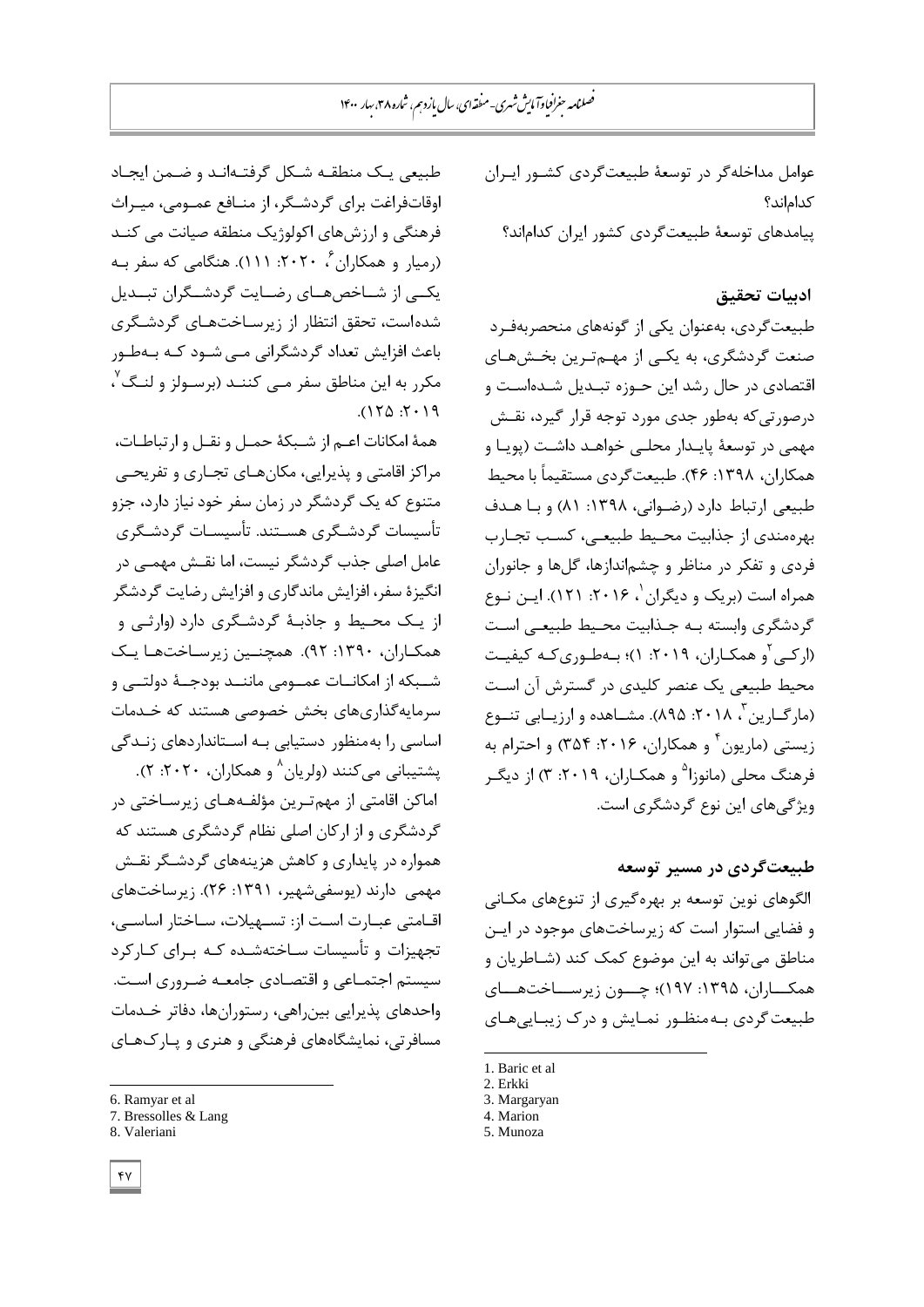عمومی از دیگر زیرساختهای طبیعت گـردی هسـتند کـه بـراى تـأمين خـدمات گردشـگران داراى اهميـت هستند (سليماني مقدّم و اسلامي، ١٣٩٠: ٢۴٨).

از دیگـر عناصـر تسـهیل کننـدهٔ دسترسـی بـه امـاکن تفرجی، زیرساختهای حملونقل بوده که شامل جـادههــا، راهآهــن، بنــادر و فرودگــاههــا و بخــش جداییناپذیری از بستهٔ گردشگری یک کشـور هسـتند. مطالعات نشان میدهد که زیرساختهای حملونقل عاملی در تقاضا برای سفرهای بینالمللی هستند (اوچی ٰ و همکاران، ۲۰۱۸: ۳)؛ بنابراین دسترسی بهتـر به بازارها، باعث افزايش رقابت در بين عرضـهكننـدگان خدمات بهمنظور ارائـهٔ بهتـر خـدمات، تحریـک سـطح تولید و توسعهٔ فعالیتهای جدیـد اقتصـادی مـیشـود؛ بنابراين زمينهٔ رشد سرمايهگذاري، توسـعهٔ اقتصـادي و ایجاد فرصتهای شغلی بیشتری در منطقه خواهد شد؛ براين اساس ساختوساز و بهبود عملكرد زيرساخت هاى حمــلونقــل بــرای تــرویج همکــاریهــای منطقــهای گردشگری مؤثر است.

## حفاظت از منابع طبیعت *گ*ردی

توسـعهٔ طبیعـتگـردی مسـتلزم حفاظـت از منــابع زیستمحیطی و جاذبههای طبیعی است، زیرا موفقیت اين نوع گردشگري مبتني بر نگاه پايـدار بـه آن اسـت (راینی <sup>۲</sup>و همکاران، ۴۳:۲۰۱۵). از طرفی شرط اساســی برای استفادهٔ پایدار از طبیعت گردی، رعایت ظرفیت منـابع طبيعـی، تحليـل و سـنجش پايـداری و تعيـين ظرفيت آنها است؛ زيرا تحليل پايداري، مبنا و معياري عقلایی بـرای تعیـین اسـتانداردهای محیطـی اسـت و میزان بهرهبرداری از منابع را تعیین و کنترل می کنـد (نکویی نائینی و همکاران، ۱۳۹۵: ۴۰).

-

اقليم و توسعهٔ طبيعتگردي

علاوه بر توسعهٔ زیرساختهای گردشگری، مؤلفـههـای فرهنگی، اجتماعی و سیاسی و عوامـل محـیط طبیعـی نیز نقش مهمـے در توسـعهٔ طبیعـت *گ*ـردی و جـذب گردشگر ایفا می کنند؛ زیرا انسـانهـا تمایـل دارنـد در فضاهايي که داراي بيشترين درجهٔ آسـایش و امکانـات بِه لحاظ اقليمي هستند، استقرار يابند. آبوهوا بهعنوان یکی از جِنبِههای مهم رونقٍ دهنـده یـا تضـعیفکننـدهٔ گردشگری فضای باز در یک منطقه است که مـی توانـد تقاضای گردشگری را تحتتأثیر قرار دهـد؛ زیـرا منشـأ طبیعت گـردی، بهـرهبـرداری از فضـاهای جغرافیـایی و منابع طبیعی است و ارائهٔ کالاها و خدمات گردشگری مبتنى بر مساعدبودن شرايط آبوهوايي است؛ بنـابراين اقلیم یک معیار مهم درراستای شکل گیری مک)نهای گردشگری تلقے مےشود.

حمايت و پشتيباني دولت از طبيع*ت گ*ردي

آگاهی دولت از نقش طبیعت گردی در توسعهٔ اقتصادی و اجتمـاعی، موجـب تغییـر نگـاه بـه ایــن شــاخه از گردشگری و حمایت از آن شدهاست و در ایـن جهـت، بِه منظور سـازماندهی امـور طبیعـت گـردی، نسـبتبـه تشكيل سازمانهاى تخصصى و تعيين مسئوليتهاى آنان گامهای مؤثری برداشته است. دولت همچنـین بـا تدوین چارچوبهای نظارتی و تعیـین خـطمشـیهـای توسعهٔ ملی و تسهیل کردن الزامات بوروکراتیک، زمینـهٔ گسترش طبيعت گردي را فراهم كردهاست؛ دراين راستا، در اجراي بند (ه)، مادهٔ (٣) و (۵) آيين نامهٔ كميتهٔ ملي طبیعــتگــردی مصــوبهٔ ۲۷۳۱۵ ت $\zeta$  تــاریخ ۱۳۸۴/۵/۵ هیئـت محتـرم وزیـران، سـازمان میـراث فرهنگـی، گردشــگری و صـنایع دســتی بــا همکــاری سـازمان جنگــلهــا، مراتــع و آبخیــزداری و ســازمان حفاظت محيطزيست، نسبتبه تنظيم مقررات و ضوابط سرمایه گذاری در مناطق طبیعت گردی اقدامات مـؤثری

<sup>1.</sup> Ogechi

<sup>2.</sup> Rini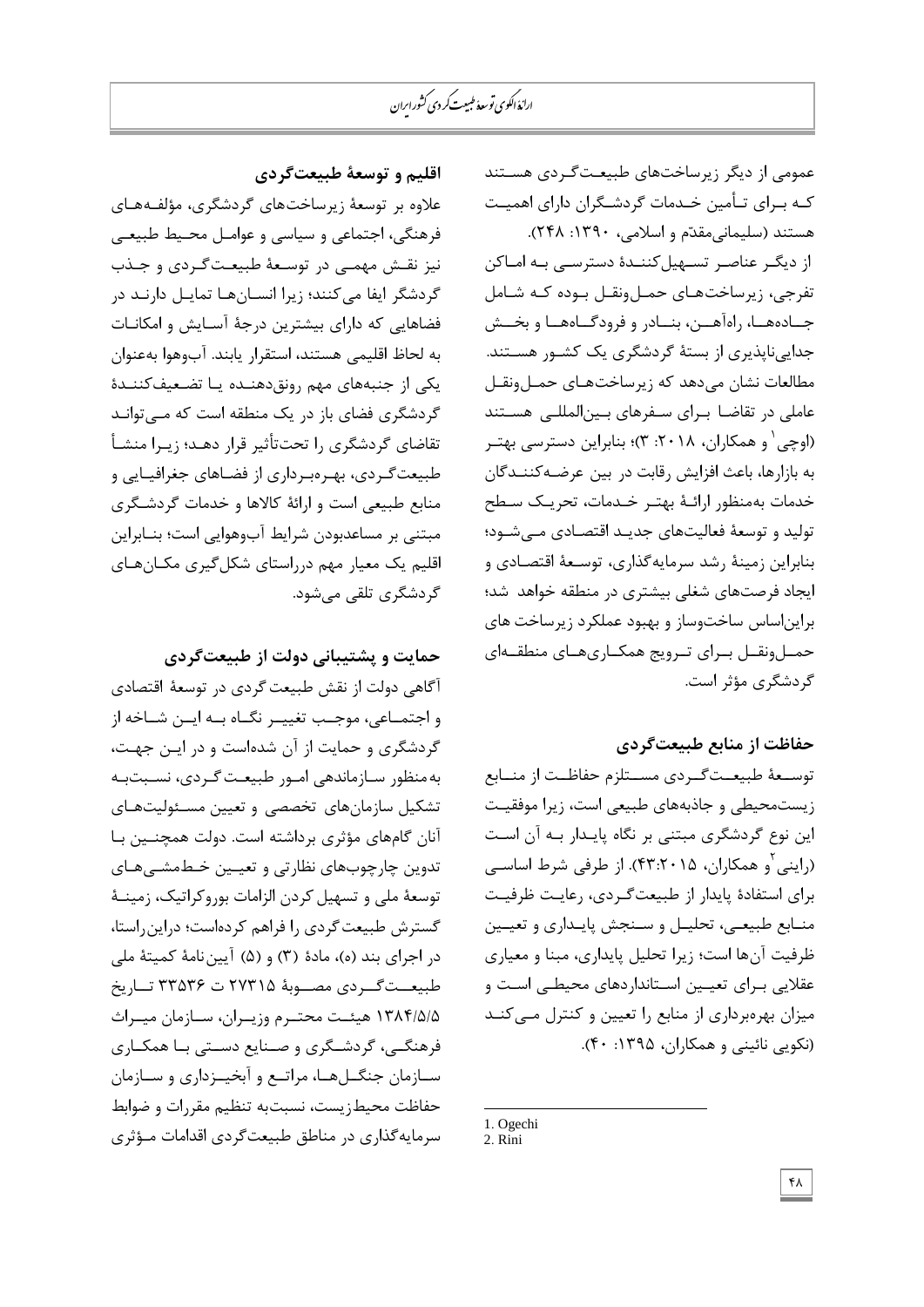انجام داده اند؛ به طوري كه ضمن تعیین مسـئولیتهـا و وظایف هر کدام از ارگانها و دستگاههای اجرایی، دربارهٔ نحـوهٔ ایجـاد تأسیسـات و امکانـات اقــامتی بــا حفــظ ملاحظات زیسـت محیطـی، چگـونگی ارائـهٔ خـدمات و فعالیـتهـای طبیعـتگـردی بـه گردشـگران، اجـرای برنامههای آموزشی برای جوامع محلـی و گردشـگران، احیـای جاذبـههـای طبیعـی تخریـبشـده، اجـرای ساخت وسازها متناسب با اکوسیستم هر منطقه و نحوهٔ اعطـای مجـوز بـه طـرحهـای گردشـگری، تصـمیمات مناسبي اتخاذ كردهاند (سازمان ميراث فرهنگي، صنايع چالشها و پیامدهای توسعهٔ طبیع*ت*گردی

> علیرغم مزایای فراوان طبیعت گردی، حضور بیش|زحد گردشگران در یـک منطقـهٔ گردشـگرى، ممکـن اسـت باعـث آسـیب رسـیدن بـه منـابع طبیعـی، مشـكلات زیستمحیطی و تغییر بنیـانهـای هـویتی و فرهنگـی جوامــع محلــی شــود، تــا آنجــایی کــه ایــن اثــرات زیستمحیطی ناشی از طبیعتگردی، به دغدغهٔ اصلی صاحبنظران در ایین حوزه تبدیل شدهاست؛ زیرا کیفیـت جاذبـههـای گردشـگری طبیعـی مـیتوانـد تحتتأثير اين مشكلات زيستمحيطـي قـرار گيـرد و توسعهٔ پایدار گردشگری مبتنی بر طبیعت را بـه خطـر اندازد. مشكلات زيستمحيطي هنگامي رخ مي دهد كه شـدت فعالیــت گردشــگری بــیش از ظرفیــت حمــل اکولوژیک مناطق باشد که منجر به تعارض بین توسـعهٔ گردشگری مبتنی بر طبیعت و حفاظت از محیطزیست شود؛ زیرا توسعهٔ پایدار گردشگریِ مبتنی بر طبیعت، با حفظ تعادل بين حفاظت از محيطزيست و اكوسيستم و مزایبای اقتصـادی آن محقــق خواهــد شــد. ازجملــه مشكلات زیستمحیطی ناشی از توسـعهٔ بـدون برنامـهٔ طبیعت گردی، می توان به پدیدههایی چـون فرسـودگی خاک، آلودگی آب، ریختویاش زبالهها، آلودگی صوتی،

دستی و گردشگری).

آلودگی بصری، تغییرات کاربری اراضی، آسیبرسانی به بناهـای تـاریخی، تخریـب گیاهـان طبیعـی، تخریـب حیاتوحش (رضایی و همکـاران، ۱۳۹۶: ۳۰-۲۹)، مشكلات و ألودگى محيطزيست (كمپبـل و كينسـلو`، ۲۰۱۶)، تــراکم جمعیــت، تخریــب منــابع طبیعــی و فرهنگـــی (بـــارز<sup>۲</sup>، ۲۰۱۶: ۳) و ازدســـتدادن منـــابع برگشتنایذیر، رشد بی نظمی در میـان مـردم محلـی، درگیریها برای دسترسی بـه منـابع کمیـاب، افـزایش میزان جُرم و جنایت، افزایش قیمت کالاها و خدمات و ازدسـتدادن هویـت فرهنگـی اشـاره کـرد. علـل ایـن مشکلات را میتوان به عـواملی همچـون برنامـهریـزی غیراصولی در گردشگری، افزایش بیشازحـد امکانــات گردشگری و مـدیریت نامناسـب جریـان گردشـگری نسبت داد (تنگ "، ۲۰۱۵: ۳)؛ بنابراین برای جلـوگیری از گسترش تخریب طبیعت و حفاظت از منابع موجـود، آموزش و آگاهسازی مردم برای حفاظت پایدار از منـابع طبیعت گردی دارای اهمیت است.

بِه لحاظ روانِشناختی، ریشهٔ تخریب طبیعت بهوسـیلهٔ افراد، متأثر از نوع نگاه انســانهــا در برخــورد بــا منــابع طبیعی است. در این زمینه ساتن (۱۳۹۳) درخصـوص نگرش انسان به طبیعت بـه دو رویکـرد اشـاره دارد. در دیدگاه اول، انسان قرونوسطایی به طبیعت بـهعنـوان یک موجود زنده و دارای روح مینگرد؛ بهگونهای کـه در هنگـام حضـور در طبیعـت بایسـتی بـا احتیـاط بـا آن برخورد و از هرگونه آسیبرسـانی بـه آن پرهیـز کـرد. دیدگاه دوم برگرفته از مدرنیته و علم مدرن است کـه طبیعت را یک شـیء یـا موجـود بـدون جنـبوجـوش مـیپنـدارد و انسـان مـیتوانـد در هـر شـرایطی از آن بهشره بشرداری کنید. در ایسن رویکسرد خستارت بیه محیط; یست بهدلیـل تحقیقـات و کـاوشهـای علمـی

l 1. Kinslow

<sup>2.</sup> Bowers

<sup>3.</sup> Tang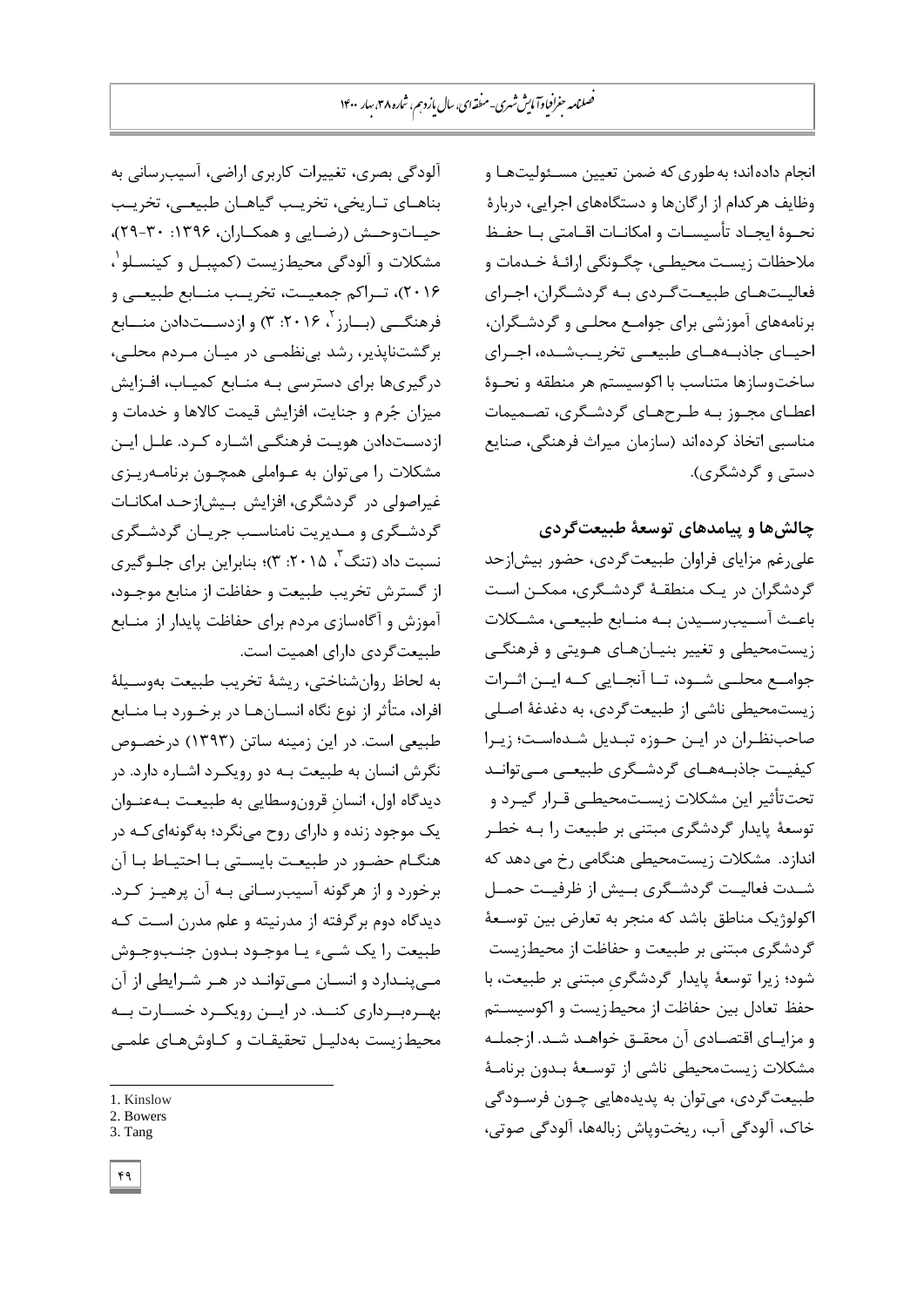قابلتوجیه است. دربارهٔ دیدگاه و نگـرش دوم، هایــدگر (۱۹۷۷) اشاره می کند که ریشهٔ بحران در محیط; پست در دوران مدرنیته، مربوط بِـه تفکـر اومانیســم و نگـاه ابزاری به طبیعت است.

## ييشينهٔ پژوهش

با جستوجوی موضـوع مـورد مطالعـه در پایگـاههـای اطلاعاتی، مشخص شد كـه پـژوهشهـایی در زمینـهٔ طبیعت گردی انجام شدهاست. با توجه به موضوع مـورد مطالعه، به نتايج برخي از آنها اشاره شدهاست.

ژنگ و لینشنگ<sup>'</sup> (۲۰۲۰) در پژوهشی به درک تعارض بين توسعهٔ گردشگری مبتنی بر طبيعت و حفاظت از محیطزیسـت در کشـور چـین پرداختنـد. نتـایج ایـن یژوهش نشان میدهد کـه شـاخصهای تعـارض بـین حساسیت زیستمحیطی و جذابیت و چشــمانـدازها در مناطق مختلف با هم متفـاوت اسـت؛ بـهطـوری کـه در مناطقی که عمدتاً با مشکلات بیابان;دایی، نمک;دگـے و فرسایش خاک روبهرو هستند، این تعارضات بیشتر است.

فعالیتهای طبیعت گردی متأثر از شـرایط آبوهـوایی است. در این رابطـه نتـایجِ حاصـل از پـژوهش دوبـه و نـــامو<sup>۲</sup> (۲۰۲۰) حـــاکی از آن اســـت کـــه تغییـــرات آب وهوایی، بهویژه خشکسـالی، تهدیـدی جـدی بـرای تنـوع زیسـتی و بـهتبـعآن، کـاهش جـذابیت مقصـد گردشگری و فعالیتهای طبیعتگردی است.

در پــژوهش انجــامشــده توســط ســافیرا<sup>۳</sup> و همکــاران (۲۰۲۰) به منظور سنجش میزان رضایت طبیعت گردان از خدمات مبتنی بر فعالیتهای گردشگری، مشخص شد که بازدیدکنندگان به عواملی همچون دسترسی بـه رسانههای اطلاعاتی، امکانات بهداشتی، دردسترس،بودن

- 1. [Zeng&Linsheng](https://www.sciencedirect.com/science/article/abs/pii/S1470160X1930785X#!)
- 2. Dube &Nhamo

-

مواد ارگانیک و غیرزبالهای، قیمت مناسب خـدمات و سرعت ياسخگويى خدماتدهندگان حساس هستند. نتایج حاصل از پژوهش لـولری و ســیپالا<sup>۴ (</sup> ۲۰۲۰) بــه اهمیـت نقـش جوامـع در مـدیریت و توسـعهٔ اهـداف طبیعت گـردی اشـاره دارد؛ بـهطـوری کـه ایـن جوامـع می توانند در تأمین امکانـات توریسـتی، ماننـد سـاخت آلاچیـق، كاشـت درختـان، پـاكيزگی منـاطق و ارائـهٔ راهنمايي هاى تور شركت كنند. همچنين به نقش آن ها در مشارکت در برنامهریزی و تصـمیم گیـریهـا و ارائـهٔ ایدهها و نظرات به مدیریت گردشگری اشاره شدهاست. بازاریسابی و تبلیغات، نقسش ارزنسدهای در تحریسک مصـرفکننــدهٔ تجربــهٔ خــدمات طبیعــتگــردی دارد؛ بدين منظور نتايج پژوهش آلامكى و همكاران<sup>۵</sup> (۲۰۱۹) نشان میدهد که استفاده از رسانههای مجـازی، ماننــد موبایل و ارائهٔ برنامههای آگاهی۵دهنـده، موجـب تـلاش مصرف كنندگان خدمات طبيعت گردي درراستاي كسب اطلاعــات و تغییـــر رفتـــار آنـــان درجهـــت تجربـــهٔ طبیعتگردی خواهد شد.

نتايج حاصل از پژوهش مين گون چونـگ و همكـاران ً (۲۰۱۸) بسا عنسوان «رابطسهٔ بسین تنسوع زیسستی و جهانگردی مبتنی بر طبیعت در مناطق حفاظتشده» نشان میدهد که طبیعتگردی بـرای تنــوع زیسـتی اهمیت قائل است، بهصورتیکه گردشگری مبتنـی بـر طبيعت در مناطقي كه بيشترين تنوع زيستي را دارنـد، گسترِ دهتر و قابل دسترس تر از دیگر مناطق است. نتايج حاصل از پژوهش يــان ليبــو<sup>٬</sup> (۲۰۱۸) بــا عنــوان «علل توسعهٔ طبیعت گردی در چین» نشان می دهد که ظهور و توسعهٔ طبیعتگردی در كشور چـین بـه چهـار عامل، تغییر در سبک زندگی، امید به زندگی، علاقه بـه

- 4. Lelloltery, & Seipalla
- 5. Alamaki et al
- 6. Min Gon Chung

<sup>3.</sup> Safira

<sup>7.</sup> Libo Yan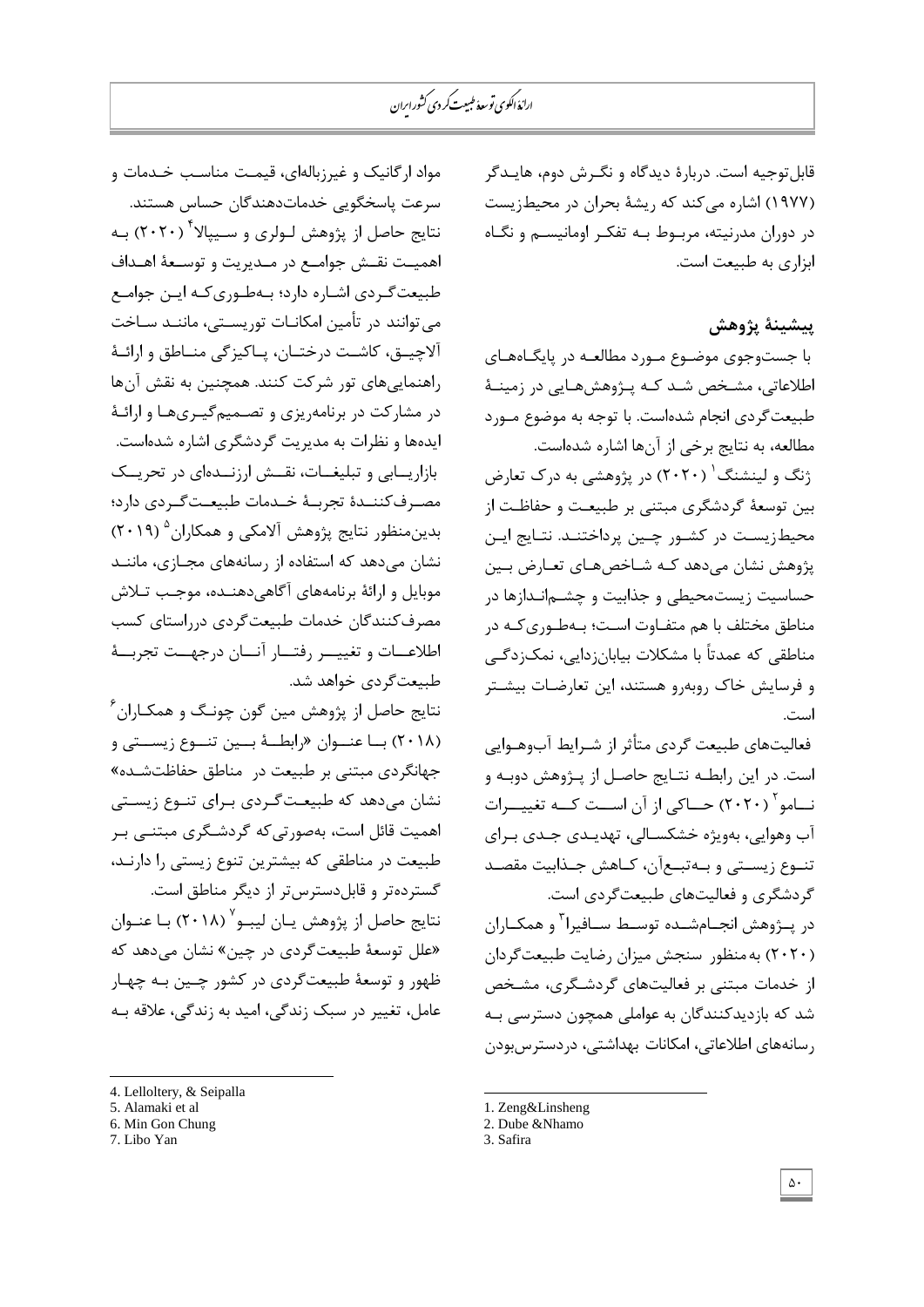مناطق طبیعی و مهـاجرت معكـوس جمعیـت ارتبـاط دا, د.

در پـژوهش صـورتگرفتـه توسـط ترابـی و همکـاران (۱۳۹۹) با عنوان «تجربهزیستهٔ فقرا روستاهای منتخب شرق استان سـمنان بـرای مشـارکت در فعالیـتهـای مرتبط با طبیعت گردی» انجام شـدهاسـت. یافتـههـای پــژوهش نشــان مــیدهــد کــه فقــرا در واکــنش بــه نگرانیهای طبیعت گردی، از راهکارهای تلاش برای مشاركت در مشاغل رسمی، تـلاش بـرای مشـاركت در فعالیتهای غیررسمی و تلاش برای یادگیری و افزایش مهارتها استفاده کردهاند. حمایتها و ظرفیتهای طبیعت گردی منطقه، تسهیل کننـده و طبیعـت گـردی ناپايدار بازدارندهٔ اين راهكارها بودند.

یافتـههـای پـژوهش آقایـان صـفارحیدری و همكـاران (۱۳۹۸) نشان میدهد که اثرات تخریبی گردشگری بـه نوع تلقی و نگاه گردشگران بیه طبیعت بستگی دارد؛ بِهطورى كه هماكنون به علت نگاه تكنيكي، اقتصـادى و سوداگرانهٔ انسان به صنعت طبیعتگردی، ارتباط عمیق میان انسان و طبیعت با بحران مواجه شدهاست.

پژوهشی با عنوان «ارزیابی و تحلیـل وضـعیت صـنعت طبیعتگردی پارکهای شـهری مشـهد و ارائـهٔ برنامـهٔ راهبـردی» توسـط جهـانگیر و فكـور (۱۳۹۸) انجـام شدهاست و نتـایج نشـان مـیدهـد كـه نقـاط قـوّت و فرصـتهـا از نقـاط ضـعف و تهدیـدها بیشـتر اسـت؛ بِهطوری که پارکها از تـوان بـالایی درجهـت گسـترش طبيعـتگـردی برخوردارنــد. بــا درنظرگــرفتن بــرد اکولوژیک آنها، مے توان بـا برنامـهریـزی و مـدیریت صحیح، جذب طبیعتگرد و رضایتمنـدی گردشـگران را بیش¦زییش فراهم کرد.

با بررسی پیشینهٔ تحقیقات صورتگرفته، مشخص شد کـه بـا توجـه بـه ظرفیـت بـالای جاذبـههـا و منـابع طبیعت گردی ایران، ضرورت دارد کـه زیرسـاختهـا و امكانات متناسب با اين يتانسيل توسعه يابـد؛ بنـابراين

اين پژوهش با استفاده از رويكرد كيفي بهدنبال يك الگوی جامع درخصوص طبیعت گردی ایران است.

## مواد و روش پژوهش

اين مطالعه با هدف ارائهٔ الگوی توسعهٔ طبيعتگردی ایران انجام شدهاست؛ برایاین منظور از روش پـژوهش کِیفی و بهطورخاص، درسـاخت نظریــه از روش نظریــهٔ دادهبنیاد استفاده شـدهاسـت. هـدف نهـایی نظریــهٔ دادهبنياد، ارائهٔ تبيينِهاي جامع نظري دربارهٔ يديـدهاي خاص است. در ایـن روش دادههـای حاصـل از منـابع اطلاعاتی به مجموعهای از کدها، کـدهای مشـترک بـه مقولهها و مقولهها به نظريه تبديل میشـوند؛ بنــابراين نظریـهٔ برآمـده از چنـین فراینـدی محصـول رویکـرد استقرایی است که از مطالعهٔ یک پدیده بهدست آمدهاست. درواقع در نظریـهٔ دادهبنیـاد، بـهجـای آنکـه پژوهشگر از همان ابتدای پـژوهش بـا دراختیارداشـتن یک نظریه بهدنبال تأیید آن باشد، اجـازه مـیٖدهـد تـا نظريهٔ حاكم بـر رفتـار پديـدهٔ مـورد بررسـي، درحـين گردآورى و تحليل دادهها، خود از درون دادهها نمايـان شود (اشتراوس و کوربين`، ۱۹۹۸: ۱۹۲)؛ بنــابراين بــا توجه به ويژگىهاى نظريهٔ دادهبنياد و اينكه ارائهٔ الگوى طبيعت گردي با ساختار اين روش همخواني دارد، براي پژوهش از اين رويكرد استفاده شدهاست.

توصيف جمعيتشناختي نمونهٔ مورد مطالعه

جامعــهٔ آمــاری شــامل کارشناســان و تورگردانـــان طبیعت گردی در سراسر کشور ایران هستند کـه دارای تجربه و تخصص در زمینهٔ طبیعتگردی هسـتند. در ایــن پــژوهش از روش نمونــهگیــری نظــری اســتفاده شده است، زیرا پژوهشگر موارد را براساس بینشی كه به او می دهد، انتخاب می کند (نیومن، ۱۳۹۳: ۴۰۰).

<sup>1</sup> -Strauss& Corbin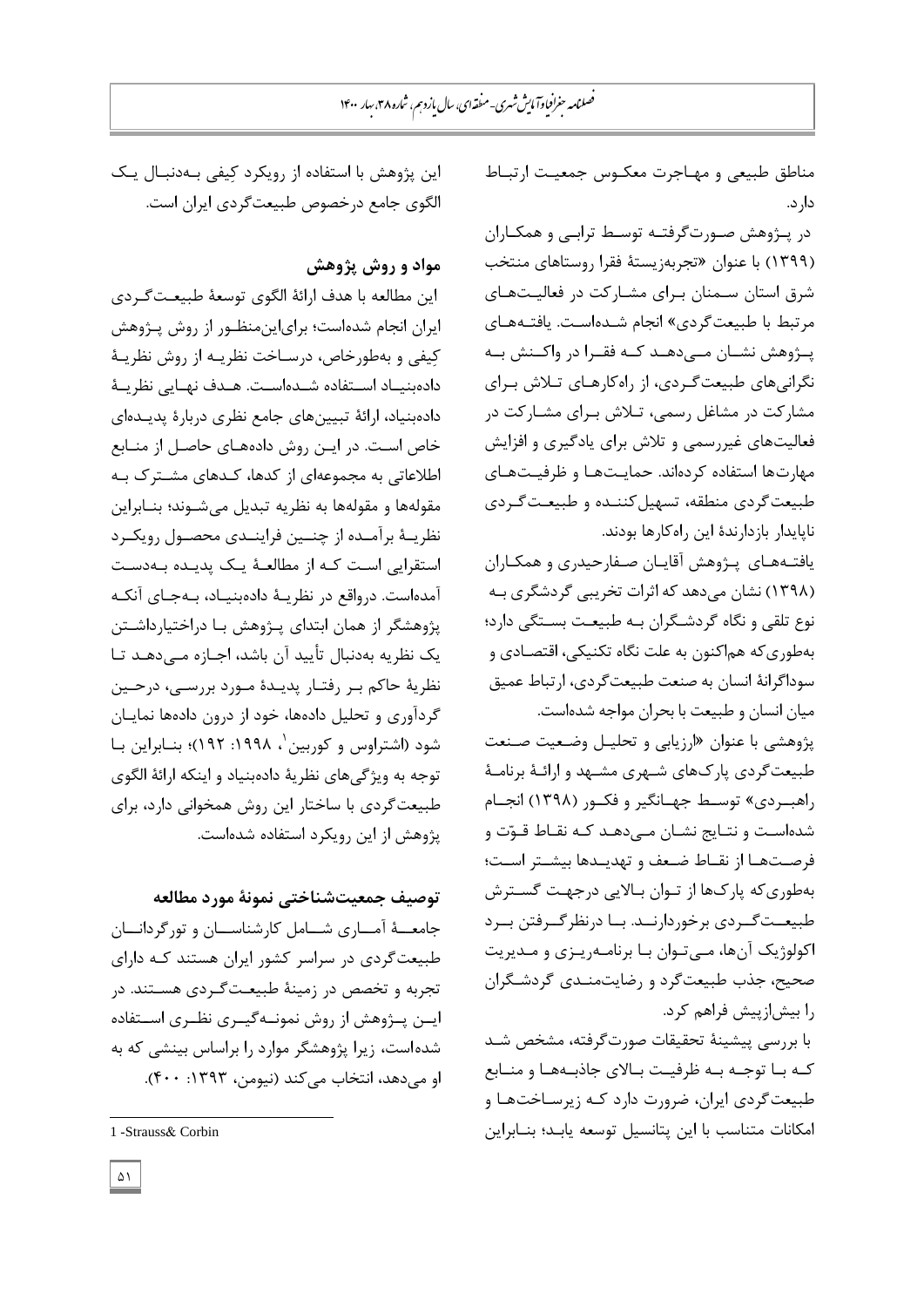پژوهش از استانهای مختلف کشـور هسـتند کـه از دانـــش، تجربـــه و مســـئولیت اجرایـــی در زمینــــهٔ طبیعـتگـردی برخـوردار هسـتند و از سـوی افـراد صاحبِنظر بهمنظور شـرکت در ایـن پـژوهش معرفـی شدەاند.

شایان ذکر است که نمونـهگیـری نظـری تـا رسـیدن مقولهها به اشباع نظری ادامه می یابد. در اشباع نظـری، دادههای جدیدی در ارتباط با مقوله کسب نمی شـود و روابط بين مقولهها برقرار و تأييد شدهاست (اشتراوس و کوربين، ١٩٩٨). در اين پــژوهش دادههـا در مصـاحبهٔ شمارهٔ ۱۶ به اشباع رسید. مشـارکتکننـدگان در ایـن

| محل انجام مصاحبه | تخصص                                  | رتبهٔ علمی | سن (سال)         | جنسيت | رديف          |
|------------------|---------------------------------------|------------|------------------|-------|---------------|
| کر مانشاه        | بازاریابی(فعال در گردشگری)            | دكترا      | ۴٢               | مرد   | ١             |
| يزد              | گردشگری                               | ارشد       | ٣٢               | مرد   | ٢             |
| يزد              | محيطزيست                              | استاديار   | ۴۵               | مر د  | ٣             |
| تهران            | جغرافيا و برنامهريزي روستايي          | دانشيار    | ۵۵               | مرد   | ۴             |
| تهران            | جهانگردي دانشگاه علامه طباطبايي       | دانشيار    | ۵۶               | مرد   | ۵             |
| تهران            | مديريت گردشگري دانشگاه علامه طباطبايي | استاديار   | ۴۶               | زن    | ۶             |
| تهران            | اكوتوريسم                             | ارشد       | ۴۲               | زن    | ٧             |
| همدان            | برنامەريزى گردشگرى                    | ارشد       | ۵۴               | مر د  | ٨             |
| تهران            | برنامەريزى گردشگرى                    | ارشد       | ۴۳               | مرد   | ٩             |
| مازندران         | توريسم                                | استاديار   | ۴۴               | زن    | $\mathcal{L}$ |
| أذربايجان غربي   | اكوتوريسم                             | ارشد       | ۵۲               | مر د  | $\setminus$   |
| اردبيل           | مديريت جهانگردي                       | ارشد       | ۵۰               | مر د  | $\mathcal{N}$ |
| چهارمحال بختياري | جغرافيا و برنامهريزي روستايي          | ارشد       | $\mathfrak{r}$ . | مر د  | $\gamma$      |
| كرمان            | طبيعتگردي                             | ارشد       | ٣٩               | مرد   | ۱۴            |
| گرگان            | جغرافيا و برنامهريزي روستايي          | ارشد       | ۴۴               | مرد   | ۱۵            |
| تهران            | محيطزيست-دانشگاه تهران                | دانشيار    | ۵٢               | مرد   | ۱۶            |

## جدول **۱. ویژگیِهای جمعیتشناختی مشارکتکنندگان در پژ**وهش

(منبع: نويسندگان، ١٣٩٩)

با توجه به اطلاعات مندرج در جـدول ۱ مشـخص شـد كه از بين ١۶ نفر نمونهٔ مــورد مطالعــه، ٧ نفـر از آنــان دارای مدرک تحصیلی دکترا (۳ نفر دارای رتبـهٔ علمـی دانشیار، ۴ نفر استادیار) و ۹ نفـر کارشناسـی ارشـد و از اعضای هیئت علمی دانشکدههای گردشگری بـوده کـه متخصص در زمينــهٔ طبيعـتگـردی هسـتند؛ بنـابراين همگی آنان از دانـش و تجربـهٔ لازم در زمینـهٔ موضـوع مورد مطالعه برخوردارند.

## تجزيهوتحليل دادهها

در روش نظریهٔ دادهبنیاد، برای تجزیهوتحلیل دادههـا از كدگذاري باز، محوري و گزينشي استفاده ميشود. كدگذاری باز: فرایندی تحلیلی است كـه از طریـق آن، مفاهیم شناسایی شده و ویژگیها و ابعاد آنهـا کشـف میشود (مانوژ و پـولن`، ۲۰۱۲: ۷۴۹). درایــن فراینــد ویژگییهای کلبی پدییدهٔ میورد مطالعیه و ابعیاد و

<sup>1</sup> - [Manuj,](https://www.emerald.com/insight/search?q=Ila%20Manuj) . [Pohlen](https://www.emerald.com/insight/search?q=Ila%20Manuj)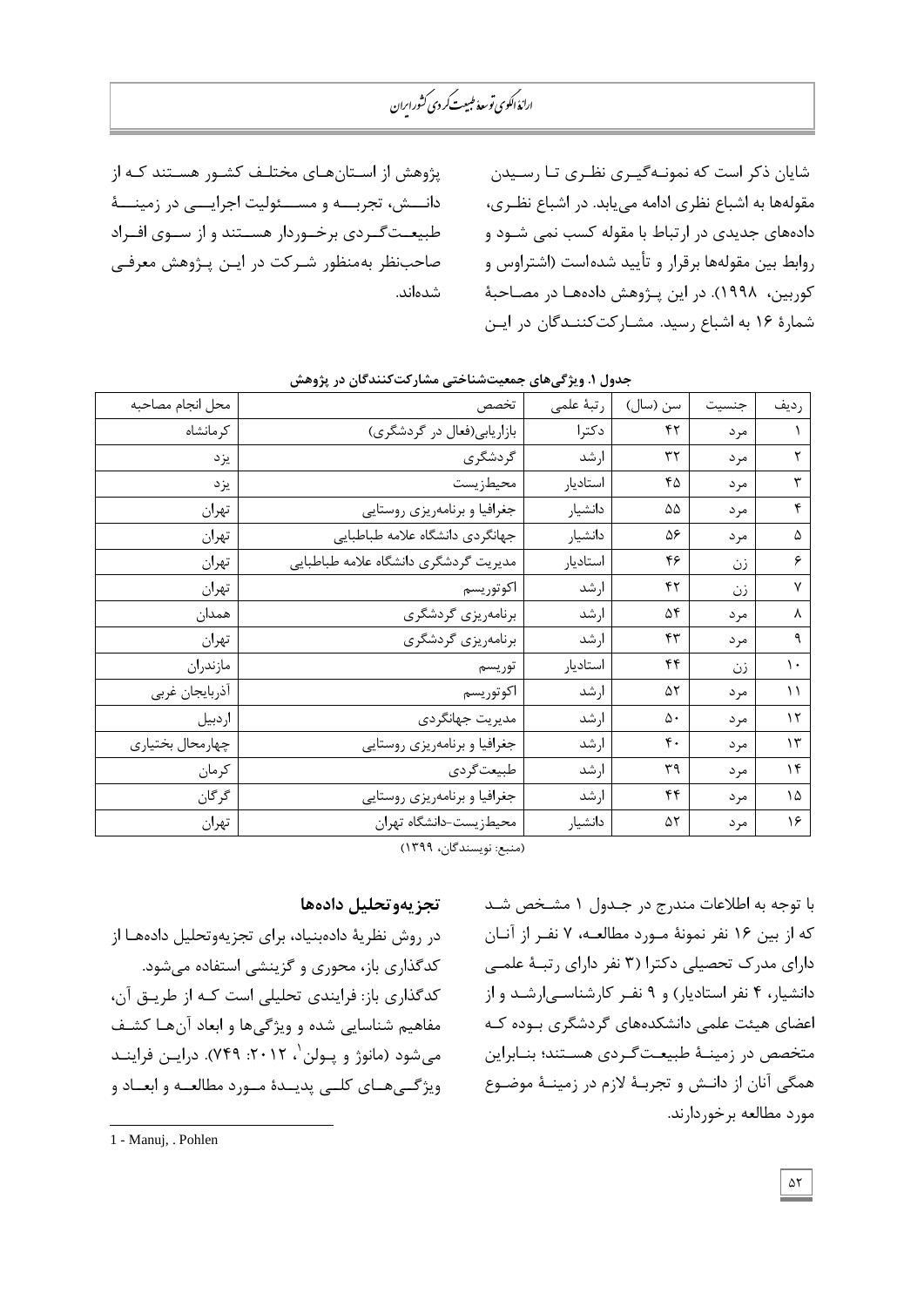مستخرج زيـاد اسـت، لازم اسـت كـه بـا درنظرگـرفتن مشابهت مفهومی و معنایی، با تلفیق هر دسته از آن هـا یک مقولهٔ فرعی ایجاد شود. نـام *گ*ـذاری مقولـههـا نیـز براساس اشتراک معنایی کدهای بـاز و درک محقــق از موضوع صورت میگیرد. در جـدول زیـر یـک نمونـه از مصـاحبه انجــام شــده و نحــوهٔ تعیــین كــدهای بــاز (مفهومي) از متن مصاحبهٔ مربوط به پرسش ششم ارائه شده است. یرسش ششم: ییامدهای توسعهٔ طبیعتگردی ایـران كداماند؟ متغیرهای مربوط به پدیده شناسـایی، نـامگـذاری و طبِقهبِندي مي شوند. در اين مرحله همهٔ نكات كليـدي مصاحبهها استخراج شدهاند و به هریک عنوانی اختصاص یافتهاست؛ بهطوری که گویای محتوای بیان شده باشـد و خواننـده بـا مشـاهدهٔ آن بـه مفهـوم جملات پی ببرد. در مرحلهٔ بعد، به علت فراوانی کدهای اولیه براسـاس محتـوای مفهـومی و بـا ترکیـب آنهـا، كدهای ثانويه ايجاد شدهاند. همچنين در ايـن مرحلـه چند کد ثانویه تبدیل به یک کـد مفهـومی شـدهاسـت. نتیجهٔ کدگذاری باز، کدهای مفهومی، مقولههـا و ابعـاد پژوهش است. با توجه بـه اینکـه فراوانـی کـدهای بـاز

**جذيل .6 پاسخ مصاحثٍضًوذگان**

| كد مصاحبه    | پاسخ مصاحبهشونده                                                          | کدهای شناساییشده                   |
|--------------|---------------------------------------------------------------------------|------------------------------------|
| مصاحبة اول   | نباید مراجعهٔ گردشگر موجب تخریب منطقه و ارزشهای منطقه شود؛ توسـعهٔ        | تخريب منــاطق، تضـعيف فرهنگــى،    |
|              | طبیعت گردی موجب اشتغالزایی است؛ ایجاد امکانات مانند جـاده، رسـتوران،      | اشتغال، ايجاد امكانات رفاهي        |
|              | هتل و صنایع دستی در گسترش آن نقش دارد.                                    |                                    |
| مصاحبة دوم   | صنعتی پاک است و آلودگی کم میشود؛ با ایجاد زیرساخت درآمـدمان زیـادتر       | کاهش آلودگی- درآمد زایی- تبادل     |
|              | ميشود؛ باعث تبادل فرهنگي مـيشـود؛ موجـب تغييـر روحيــهٔ مـردم محلـي       | فرهنگي؛ تغيير روحيهٔ مردم          |
|              | مىشود.                                                                    |                                    |
| مصاحبة سوم   | اشتغال پایدار، درآمد ارزی از ویژگیهای طبیعتگردی است؛ آلودگی را کاهش       | اشــتغال پايــدار؛ ارزآوري؛ كــاهش |
|              | میدهد؛ باعث توزیع ثروت در بخشهای مختلف جامعه میشود؛ توزیع عادلانهٔ        | آلودگي؛ توزيع ثروت                 |
|              | ثروت ازجمله پیامدهای آن است.                                              |                                    |
| مصاحبة چهارم | زمینهسازی جذب سرمایه و سودآوری؛ ابزاری برای توسعهٔ مقصد گردشگری           | ســوداًوري؛ توســعهٔ منــاطق؛ حــل |
|              | است؛ کمک به حل مسائل؛ کاهش فقر؛ کاهش نابرابری درآمد                       | مشكلات مناطق؛ كاهش فقر             |
| مصاحبة پنجم  | باعث افزایش درآمد سرانه میشود؛ موجب حفظ محـیطزیسـت مـیشـود؛ بـر           | افزايش سرانهٔ درآمد؛ حفـظ منــابع؛ |
|              | روابط بینفرهنگی تأثیر دارد؛ شکلگیری خردهفرهنگ از ویژگیهای آن است؛         | روابط بينفرهنگي؛ شكل گيري          |
|              | ایجاد درآمد برای جوامع محلی                                               | خردەفرهنگ؛ درآمدزايي مناطق         |
| مصاحبة هفتم  | اشتغال و كارآفريني؛ ايجاد تعادل بين اهداف توسعه و رفاه مردم؛ ايجاد عـدالت | اشـتغال أفـرين؛ حفـظ تعـادل بـين   |
|              | اجتماعی؛ موجب شادابشدن مردم میشود؛ افـزایش رقابـت از پیامـدهای آن         | توسـعه و رفـاه؛ عـدالت اجتمـاعي؛   |
|              |                                                                           | نشـــاط آفـــرين؛ افـــزايش حـــس  |
|              |                                                                           | رقابت پذیری                        |
| مصاحبة هشتم  | با ایجاد زیرساختها، به استفاده از انرژی پاک کمک میکند؛ اشـتغال و توزیـع   | استفاده از انرژیهای جایگزین؛ حل    |
|              | سفر؛ بهرهمندی جوامع محلی، از مزایای طبیعتگردی است؛ موجب آشـنایی           | مشــكل اشــتغال؛ توســعهٔ منــاطق  |
|              | گردشگران با فرهنگهای بومی میشود؛ به حفـظ پوشـش گیـاهی و جـانوری           | محلـى؛ آشــنايي بــا فرهنــگ1مـاي  |
|              | کمک میکند.                                                                | مختلـف؛ حفـظ پوشــش گيــاهي و      |
|              |                                                                           | جانوری                             |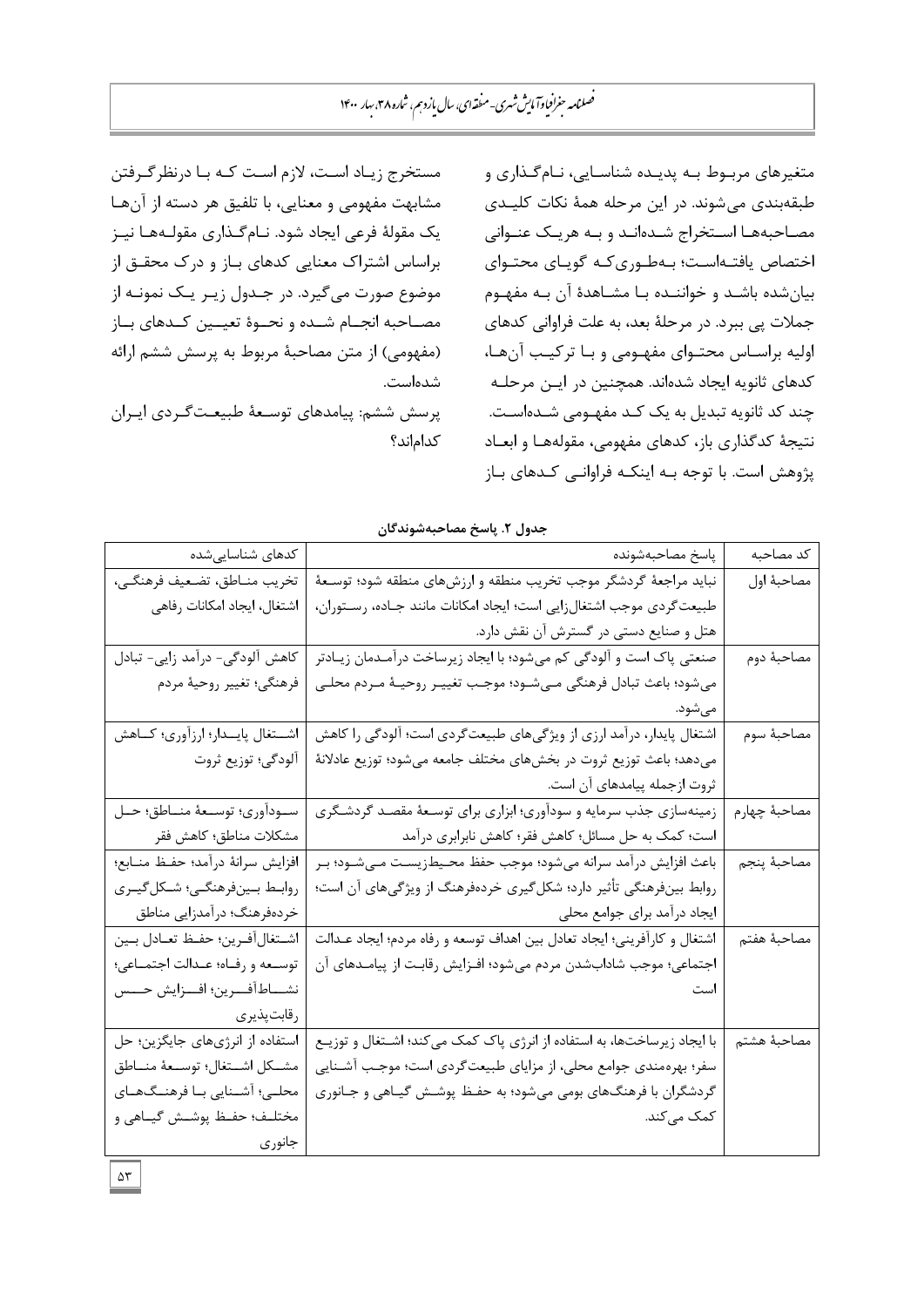| تخريب محيطزيست                       | عواقب منفى مانند تخريب محيطزيست                                                               | مصاحبة نهم           |
|--------------------------------------|-----------------------------------------------------------------------------------------------|----------------------|
| رونق اقتصادي؛ توسعهٔ اجتماعي؛        | طبیعت گردی دارای آثاری مانند اقتصاد، فرهنگـی اجتمـاعی، زیسـتمحیطـی،                           | مصاحبة دهم           |
| حفظ محيطزيست؛ توسعهٔ نيـروي          | توسعهٔ نیروی انسانی است.                                                                      |                      |
| انسانى                               |                                                                                               |                      |
| ايجاد شغل؛ افـزايش رفـاه عمـومي؛     | موجب ایجاد اشتغال پایدار میشود؛ رفاه اقتصادی و اجتماعی در پـی دارد؛ بـا                       | مصـــــــــــــاحبهٔ |
| افزايش رفـاه اقتصـادي؛ حفاظـت از     | توسعهٔ طبیعتگردی و آگاهی جوامع از مزایای آن، حفاظت از منـابع طبیعـی                           | يازدهم               |
| منابع طبيعي                          | توسط جوامع بیشتر خواهد شد.                                                                    |                      |
| حفظ آثار؛ حفظ فرهنگها؛ تخريب         | مصــــــــــــاحبهٔ   حفظ آثار و فرهنگ جوامع اهمیت زیادی دارد؛ درصورت عــدم رعایــت، هزینــهٔ |                      |
| منــابع؛ توســعهٔ فرهنــگ؛ تخريــب   | مرمت و نگهداری بیشتر از درآمد گردشگری است؛ موجب بازتولیـد فرهنـگ                              | دوازدهم              |
| فرهنگ بومی                           | بومی خواهد شد؛ توسعهٔ فرهنگ از نتایج مثبت و تخریب فرهنگ بومی از نتایج                         |                      |
|                                      | منفي آن است.                                                                                  |                      |
| آلودگی مناطق جـذاب؛ حفاظـت از        | نقاط ديدني دچار آلودگي خواهند شد و ازبين خواهند رفت؛ باعث حفظ منابع                           | مصــــــــــاحبهٔ    |
| منـــابع؛ حفاظـــت از فرهنـــگ@ـــا؛ | گردشگری خواهد شد؛ حفظ فرهنگ اصیل ایران و پیوندهای قومی را بهدنبـال                            | سيزدهم               |
| پیوندهای قومی                        |                                                                                               |                      |
| تخريب طبيعت؛ ايجاد شغل؛ ايجاد        | موجب تخريب منابع مي شود؛ اشتغالزايي خواهد داشت؛ ايجـاد اقامتگــاههــا و                       | ـاحبهٔ<br>مصــــــ   |
| امكانــات؛ ايجــاد درآمــد؛ تخريــب  | درآمدزایی از نتایچ مثبت آن است؛ تخریب و ازبینبردن منابع از نگرانیهای آن                       | پانزدهم              |
| طبيعت                                | است؛ فرهنگپذیری از مؤلفههای مهم است.                                                          |                      |
| آلـودگى محيطـى؛ توسـعهٔ رفـاهى؛      | باعث آلودگی محیطی میشود؛ ایجاد توسعه و رفاه اجتماعی را بـهدنبـال دارد؛                        | مصـــــــــــــاحبهٔ |
| توسعهٔ فرهنگی                        | موجب شکل گیری خردهفرهنگ میشود.                                                                | شانزدهم              |

(منبع: نويسندگان، ۱۳۹۹)

همـانطـور کـه در جـدول ۲ مشـاهده مـیشـود، مشارکت کنندگان در مصاحبههای بهعملآمده به طیف وسیعی از عوامـل در پاسـخ بـه پرسـش ششـم اشـاره

کردهاند. نتايج جمـعبنــدي و تعيــين مقولــهٔ حاصـل از کـدهای (مفــاهیم) شناســاییشــده در جــدول ۳ ارائــه شدهاست.

| فراواني | م= شمارهٔ مصاحبه                                                                         | مقولهٔ اصلی      | کد (مفاهیم شناسایی شده)                                               |
|---------|------------------------------------------------------------------------------------------|------------------|-----------------------------------------------------------------------|
|         | $-1 \cdot \rho - \Lambda - \rho$ م ۲ - م                                                 | توسعهٔ اجتماعی-  | تبادل فرهنگی؛ روابط بینفرهنگی؛ شکل گیری خردهفرهنگ؛ آشنایی با          |
|         | $-\mathcal{F}_{\rho} - \mathcal{F}_{\rho} - \mathcal{F}_{\rho} - \mathcal{F}_{\rho}$ ۹   | فرهنگى           | فرهنگهای مختلف؛ توسعهٔ نیروی انسانی؛ حفـظ فرهنـگـهـا؛ توسـعهٔ         |
| ۱.      | م ۱۱- م۱۶                                                                                |                  | فرهنـگ؛ تغييــر روحيــهٔ مــردم؛ توســعهٔ منــاطق؛ عــدالت اجتمــاعي؛ |
|         |                                                                                          |                  | نشاط آفرين؛ توسعهٔ مناطق محلي                                         |
|         |                                                                                          |                  | ايجاد امكانات رفاهي؛ درآمدزايي؛ ارزآوري؛ سـودآوري؛ افـزايش سـرانهٔ    |
|         | $-\mathcal{F}_{\rho} - \mathcal{F}_{\rho} - \mathcal{F}_{\rho} - \mathcal{F}_{\rho}$ م ۲ | توسعهٔ اقتصادی   | درآمد؛ رونق اقتصادي؛ ايجاد درآمد؛ كــاهش فقـر؛ درآمــدزايي؛ توزيــع   |
|         | $\Delta\rho - \Delta \cdot \rho - \Delta \rho$                                           |                  | ثروت                                                                  |
| ۶       | $-17 - 9 - 9$ ۹ – م                                                                      | أسيب رساني منابع | تخریب مناطق؛ ألودگی زیستمحیطی؛ تخریب محیطزیست؛ هـدررفت                |
|         | م۱۳- م۱۵- م۱۶                                                                            | طبيعي            | منابع؛ ألودگي مناطق؛ تخريب طبيعت                                      |
|         |                                                                                          |                  |                                                                       |

جدول ٣. مقولههای اصلی شناساییشده در رابطه با پرسش ششم

<sup>(</sup>منبع: نويسندگان، ۱۳۹۹)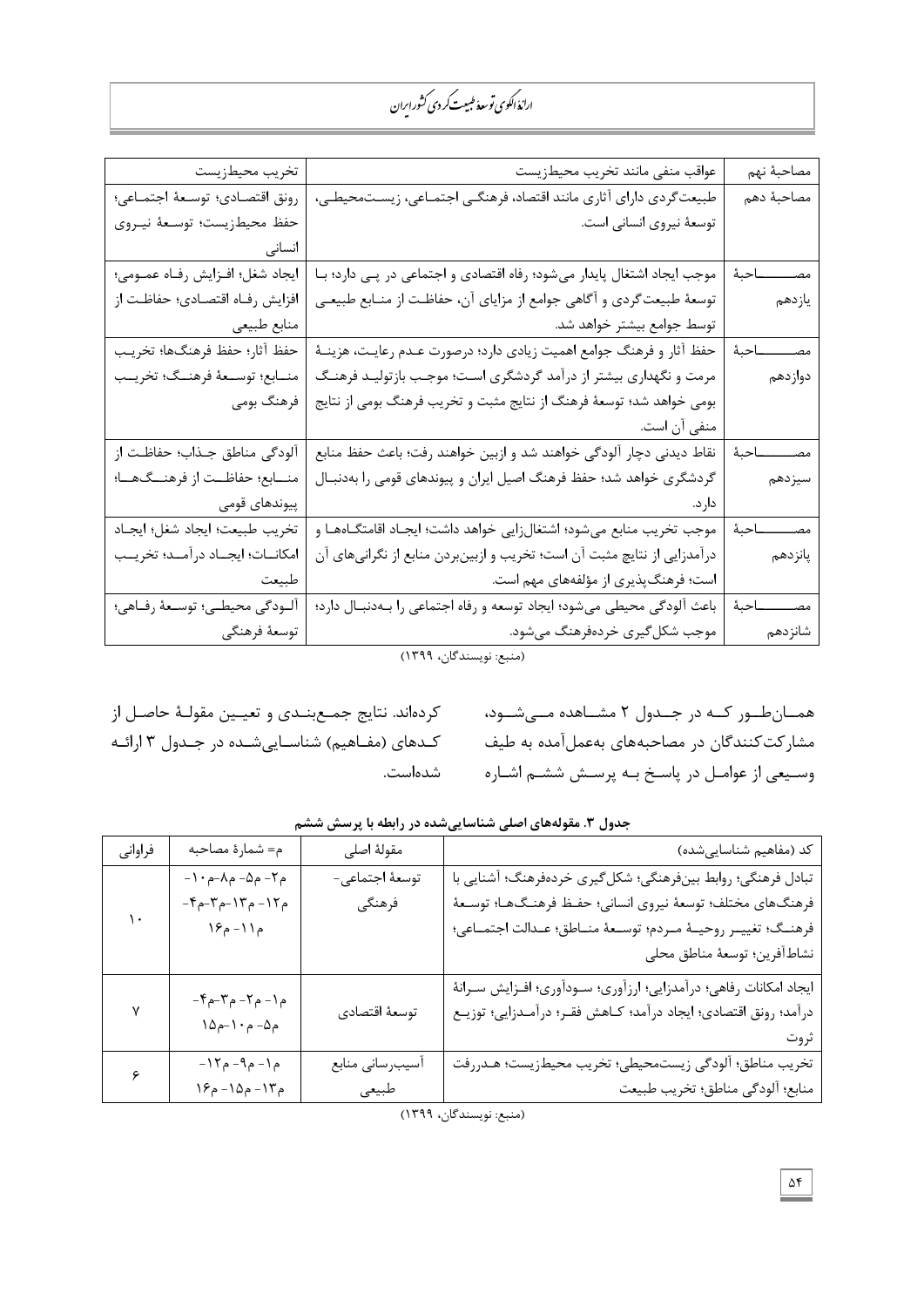مرکز فرایندی که در حال بررسی آن است (بـهعنـوان یدیدهٔ مرکزی) در مرکز یارادایم قرار میدهـد و سـایر مقولهها بر محور آن ایجاد میشوند. در ایـن پـژوهش مؤلفهٔ توسعه طبیعتگردی ایـران بـهعنـوان مقولـهٔ محوری مشخص شـدهاسـت. سـپس دیگـر مقولـههـا (مفــاهیم) ازجملــه راهبردهــا، شــرایط علّــی، عوامــل مداخلهگر، شرایط زمینهای و پیامدها را بـه آن ربـط مے ردھد. در این مرحله از کدگذاری برای تعیین مـدل توسـعهٔ طبیعت گـردی ایـران، کـدهای بازتولیدشـده براسـاس اشتراکات محتوایی به تعداد ۱۹ مقولـه دستهبنـدی قسُاًس. با توجه به اطلاعات بهدستآمده از جدول ۲، مشخص شد که در یاسـخ بـه پرسـش مربـوط بـه پیامـدهای توسـعهٔ طبیعـتگـردی ایـران، مقولـههـای توسـعهٔ اجتماعی-فرهنگی و توسعهٔ اقتصادی و تخریب منـابع طبیعی بهعنوان پیامدهاى توسعه طبیعت گردى ايران شناسایی شدند.

كدگذاري محوري: كدگذاري محوري فرايند ربطدهي مقوله به زیرمقولهها و پیونددادن مقولـههـا در سـطح ویژگیها و ابعاد است. هنگامی که کدها انباشته شدند و مقولههای فرعی مشخص شدند، شروع بـه دریافت روابط بين آنها ميشود. در اين مرحله پژوهشگر يک مقوله مرحلهٔ کدگذاری باز را انتخاب کـرده و آن را در

| مقولهٔ اصلی  | مقولەهاى فرعى                               | مقولهٔ اصلی                   | مقولەهاى فرعى                      |
|--------------|---------------------------------------------|-------------------------------|------------------------------------|
| أهبردها      | ترويج فرهنگ طبيعت گردي                      |                               | وجود جاذبههاي طبيعت گردي           |
|              | بهرهبرداری متوازن از مناطق طبیعت گردی       | شرايط علّى                    | گسترش تقاضاي طبيعتگردي             |
|              | مديريت يكپارچۀ بازاريابي طبيعتگردي          |                               | تنوع فرهنگي                        |
|              | كارأمدسازي مديريت طبيعت گردي                |                               |                                    |
|              |                                             |                               | تنوع اقليمى                        |
|              |                                             |                               | سرمایهگذاری دولتی و بخش خصوصی      |
|              | توسعهٔ زیرساختهای طبیعتگردی                 | بوامل مداخله                  | ايمني و امنيت مناطق طبيعي          |
|              |                                             |                               | پشتیبانی حاکمیت ازطبیعتگردی        |
|              | متنوع سازي فعاليتهاي طبيعت گردي با تمركز    |                               | تبليغات منفى خارجى                 |
|              | بر ویژگیهای محیطی                           | عوامل ز                       | مشاركت ذينفعان گردشگري             |
|              |                                             |                               | حفظ و نگهداري منابع طبيعي          |
|              |                                             |                               | أموزش و پژوهش ويژهٔ طبيعتگردي      |
| پيامدها<br>* | توسعهٔ اجتماعی–فرهنگی                       |                               | بهرهوري اقتصادي طبيعت كردي         |
|              |                                             | توسعهٔ<br>طبیعت گردی<br>ایران | توسعهٔ متوازن مناطق شهری و روستایی |
|              | توسعهٔ اقتصادی<br>أسيب رساني به منابع طبيعي |                               | توسعهٔ پايدار طبيعتگردي            |

## جدول ۴. فرايند تبديل كدهاي باز، مقولههاي فرعي و اصل*ي* تحقيق

(منبع: نويسندگان، ١٣٩٩)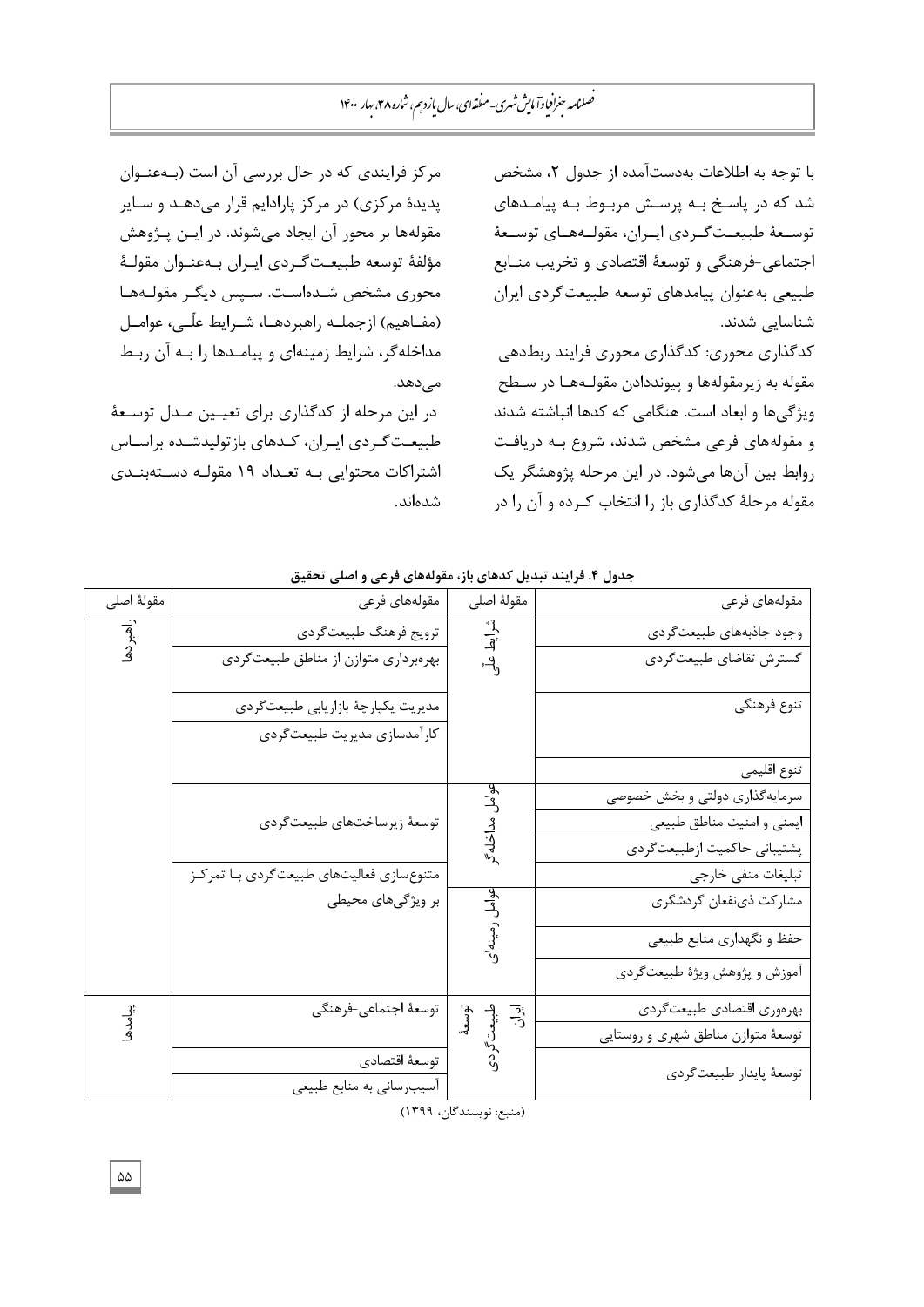## روايي و پايايي

در این پژوهش برای بررسی روایی، یافتههـای پـژوهش بِه مشارکتکنندگان و استادان راهنما ارائه شد. یـس از مطالعه و بازبینی، مواردی بـهمنظـور اصـلاح یـا تغییـر نظریهٔ نهایی بیان شدهاست. برای پایایی تحقیــق نیــز از طریــق بیــان فراینــد مطالعــه و ارائــهٔ دادههــای خــام، تحلیلشده، کدها و مقوله ها به استادان راهنما و مشاور یس از اعمال نظر آنها درستی همهٔ گـامهـای تحقیـق مورد تأييد قرار گرفت.

## **ٔافتٍَاْ تحقٕ**

با تحلیل دادهها براساس روش نظریهٔ دادهبنیاد، بهویـژه الگوی سیستماتیک اشتراوس و کـوربین، مـدل نهـایی یژوهش ارائه شدهاست.

اطلاعات بهدستآمده از جدول ۳، حاصل کدگذاری باز و محسوری مربسوط بسه اطلاعساتی اسست کسه از مشاركت كنندگان در اين پژوهش جمعآوري شدهاست. با توجه به اين جدول براساس كدگذاري باز تعـداد ١٩ مقولهٔ فرعی در قالب مقولههای اصلی پژوهش استخراج شـدهاسـت. براسـاس موضـوع مـورد مطالعـه، توسـعهٔ طبیعت گردی بهعنوان مقولهٔ محوری انتخاب شدهاست و با ایجاد یک شبکهٔ ارتباطی با دیگر مقولههـای اصـلی مدل یژوهشی شکل خواهد گرفت.

کدگــذاری انتخـــابی: کدگـــذاری انتخـــابی فراینـــد بکپارچهسازی و بهبـود مقولـههـا اسـت (لـی'، ۲۰۰۱: ۸۴). تجزیهوتحلیـل نهـایی بـهمنظـور ایجـاد نظریـه و ترسيم تحقيق كه مهم ترين گام در ايـن مرحلـه اسـت، صورت میگیرد؛ بنابراین در ایـن مرحلـه از کدگـذاری، یژوهشـگر یـک نظریـه از روابـط فیمـابین مقولـههـای موجـود در مـدل کدگـذاری محـوری را بـه نگـارش درمیآورد. در یک سطح اصلی، ایـن نظریـه شـرحی انتزاعی برای فرایندی که در پژوهش مطالعه مـیشـود، ارائه مـیٖدهـد. فراینـد یکپارچـهسـازی و بهبودبخشـی نظریه در کدگذاری انتخـابی، از طریــق تکنیــکـهـایی نظیر نگارش خط داستان که مفاهیم را به هـم متصـل می کند و فرایند دستهبنـدی از طریـق یادداشـتهـای شخصی درخصوص ایدههای نظری انجـام (اشـتراوس و کـوربین، ۱۹۹۸: ۱۹۷) و چــارچوب مــدل پــارادايم بِهصورت روایت یبا ترسییم نظریبهٔ نهبایی نشبان داده مسیشیود (دانساییفیرد و همکساران، ۱۳۹۰: ۱۳۴). بِهطورِ خلاصه، رويهٔ تحليل دادهها بِه خلق الگوی توسعهٔ طبیعتگردى ايران منجر شدهاست.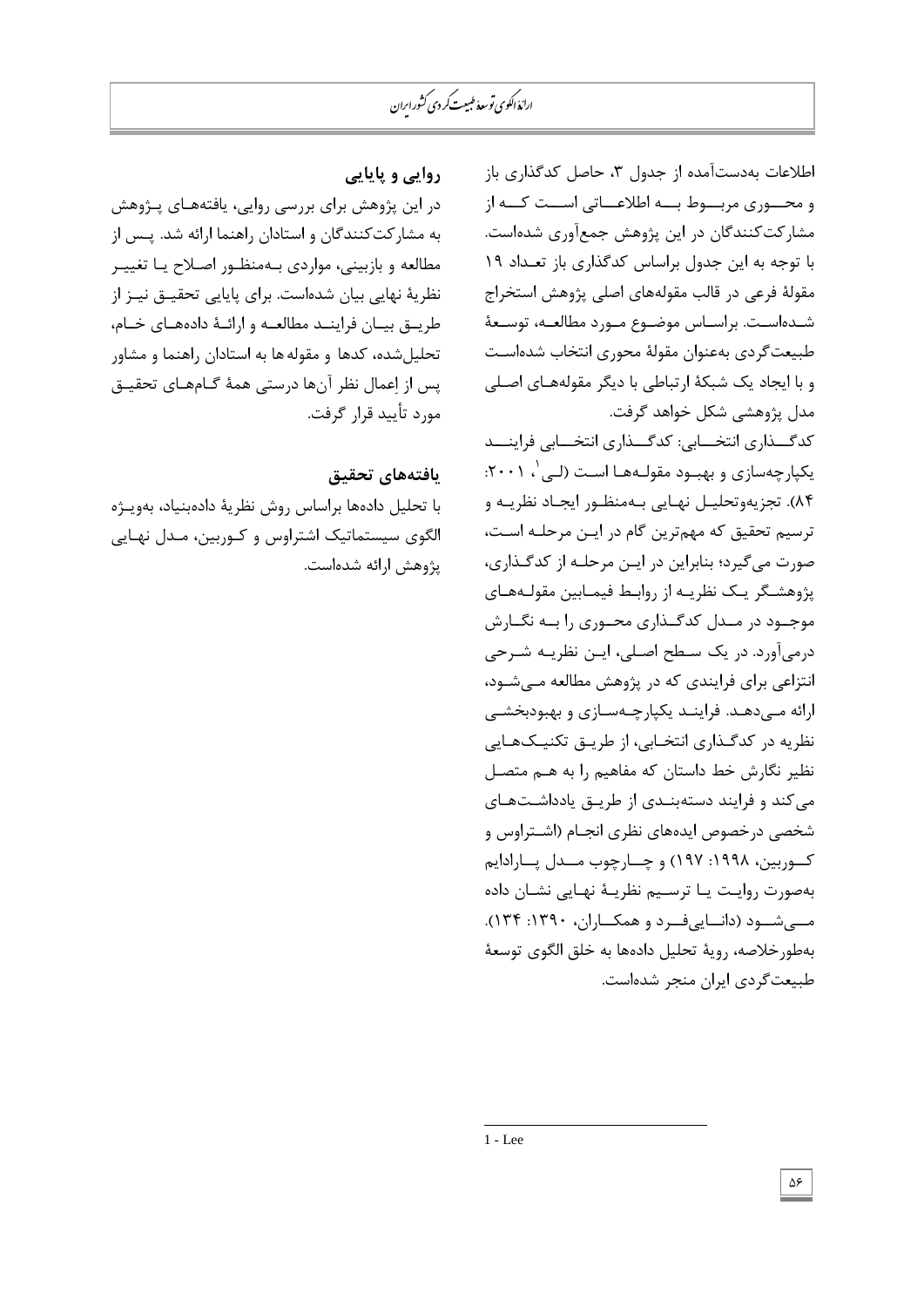

شكل **۱. الگوی توسعهٔ طبیعت**گردی ایران (منبع: نويسندگان، ۱۳۹۹)

**بحث و نتيجه گيري** 

طبیعت گردی در ایران بهعلت دارابودن شرایط اقلیمے و طبیعی کم نظیر و منـاطق بسـیار جـذاب طبیعـی، از ظرفیت بالایی برای رشد و توسعه برخوردار است. بـا توجه به اینکه پژوهشهای انجـامشـده دربـارهٔ توسـعهٔ طبیعتگردی ایـران بـهصـورت بخشـی بـه موضـوع یرداختهاند و مدل جامعی برای توسـعهٔ طبیعـتگـردی

ایران ارائه نشدهاست، ایـن یـژوهش بـا هـدف تعیـین الگوی توسعهٔ طبیعت گـردی کشـور ایـران و بـا روش نظریهٔ دادهبنیاد صورت گرفتهاست. برای تحلیل دادهها از کدگذاری باز، محوری و گزینشی استفاده شدهاست. پس از تعيين مقولهها و تشكيل يک شـبكهٔ ارتبـاطي و محـوری بـین آنهـا، «توسـعهٔ طبیعـتگـردی ایـران» بِهعنوانِ مقولهٔ اصلی انتخـاب و سـایر مقولـههـا بـه آن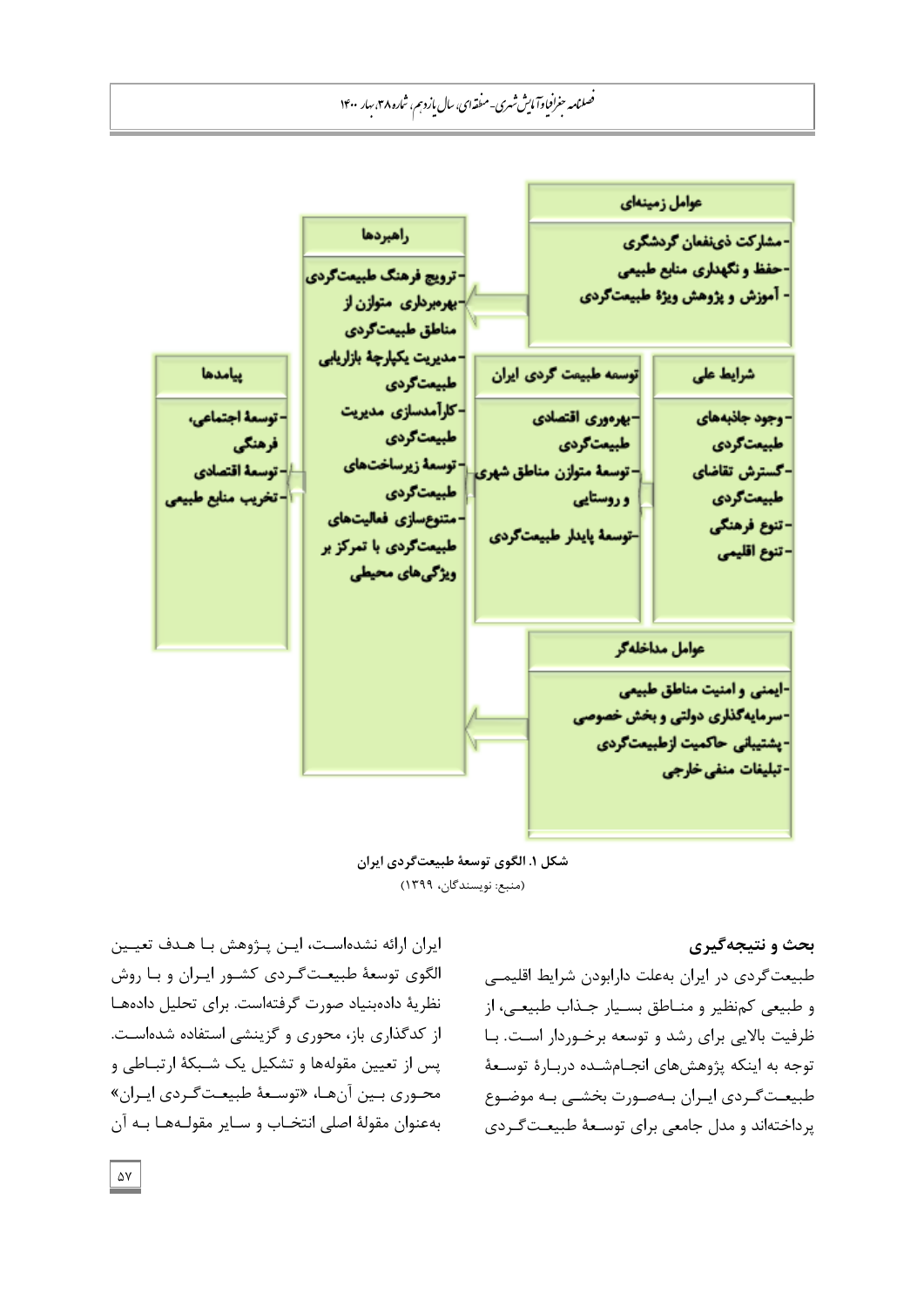> ارتباط داده شدهاند. با تبيين مـدل پـژوهش، مشـخص شـد کـه شـرایط علّـی بـر پدیـدهٔ محـوری «توسـعهٔ طبیعت گردی» اثرگذار است. پدیـدهٔ محـوری، شـرایط زمینهای و عوامل مداخلهگر بر راهبردها اثرگذار بـوده و پیامدهای توسعهٔ طبیعتگردی مؤثر بر راهبردها است. «شرایط علّی» در الگوی مطرحشده بهمعنــای عوامــل و شرایطی هستند که بـا درک درسـت آنهـا بسـتر لازم برای دستیابی به توسعهٔ طبیعتگردی کشور ایـران فراهم می شود. این شرایط شامل چهـار مقولـه، وجـود جاذبههسای طبیعستگردی، گسسترش تقاضــای طبیعت گردی، تنوع فرهنگی و تنوع اقلیمی هستند. در یژوهشِ های صورتگرفته توسط پناهی و نصیبپرست (١٣٩٧) نيز به اين مقولهها اشاره شدهاست.

پدیدهٔ «توسعهٔ طبیعت گـردی كشـور ایـران» مسـتلزم وجود مجموعهای از عوامل بـوده کـه متـأثر از شـرایط علّی هســتند. در ایــن پــژوهش، بهــرەوری اقتصــادی طبیعت گردي، توسعهٔ متوازن مناطق شهري و روستايي و توسعهٔ پایدار طبیعتگردی بهعنوان مقولههای توسعهٔ طبيعت گردي ايران تعيين شدهاست.

«شرایط زمینهای» همان سازوکارهای فنی هستند کـه زمینـــهٔ لازم را بـــرای اجـــرای راهبردهـــای توســـعهٔ طبیعت گردی در كشور ایران مهیا میكنند كـه شـامل مقولههـای، مشـارکت ذینفعـان گردشـگری، حفـظ و نگهـداری منــابع طبیعــی و آمــوزش و پــژوهش ویــژهٔ طبیعت گـردی هسـتند. در پـژوهش امـین بیـدختی و همکــاران (۱۳۹۳) بــه برخــی از ایــن عوامــل اشــاره شدهاست.

«شرایط مداخله گر» شامل عواملی هستند که بر توسعهٔ طبیعت گردی کشور ایـران اثرگـذار هسـتند. در ایـن پژوهش مقولههـای ایمنـی و امنیـت منـاطق طبیعـی، سرمایه گـذاری دولتـی و بخـش خصوصـی، پشـتیبانی حاکمیت از طبیعت گردی و تبلیغـات منفـی خـارجی، بِهعنوان شرایط مداخلهگر توسعهٔ طبیعتگردی ایران

معرفی شـدهانـد کـه دارای اثـرات تسـهیلکننـده یـا محدودکنندهای بر راهبردهـای توسـعهٔ طبیعـتگـردی ايران هستند.

«راهبردهـــا» در ایـــن الگـــو شـــامل کـــنش هـــا یـــا برهم کـنشهـای خاصـی هسـتند کـه منـتج از پدیـدهٔ محوری، یعنـی توسـعهٔ طبیعـتگـردی هسـتند. ارائـهٔ راهبردهای مناسب، بـهجهت توسـعهٔ طبیعـتگـردی کشور با توجه به شرایط و ویژگیهای زیستمحیطی و جاذبههـای طبیعـی، دارای اهمیـت فراوانـی اسـت. در الگوى ارائهشدهٔ توسـعهٔ طبیعـتگردى كشـور ايـران، مقولـههـای راهبـردی عبـارتانـد از: تـرویج فرهنـگ طبیعــت گــردی، بهــرەبــرداری متــوازن از منـــاطق طبیعـــتگـــردی، مـــدیریت یکپارچـــهٔ بازاریــــابی طبیعت گردی، کارآمدسـازی مـدیریت طبیعـتگـردی، توسعهٔ زیرساختهای طبیعت *گ*ردی و متنوع سازی فعالیتھای طبیعت *گ*ردی بـا تمرکـز بـر ویژگـی هـای محيطي. مقولههاي راهبردي ارائهشده در اين مطالعه را می توان در پژوهش شاطریان و همکـاران (۱۳۹۵) نیـز د, ک کرد.

با درنظر گرفتن همهٔ این مقولههـا، «پیامـدها» منــتج از فرایند صورتگرفتـه و متـأثر از راهبردهـا هسـتند کـه بهعنوان پیامدهاى توسعهٔ طبیعتگردى ایران و درقالب مقولههای، توسعهٔ اجتماعی-فرهنگی، توسعهٔ اقتصـادی و تخریب منابع طبیعی قلمداد شـدهانـد. بـا توجـه بـه نتايج حاصل از اين مطالعه، توسعهٔ طبيعت گردي داراي اثرات بسیار مثبت اقتصـادی و اجتمـاعی بـرای کشـور خواهد بود. با اين وجود نداشتن برنامهريـزى دقيـق در گسترش بیرویـهٔ طبیعـتگـردی ممکـن اسـت اثـرات مخربی بـر محـيط طبيعـي داشــته باشـد؛ بنــابراين بـا مدیریت صحیح و کارآمد و تصمیم گیـریهـای دقیـق، اين اثرات منفي به حداقل خواهند رسيد.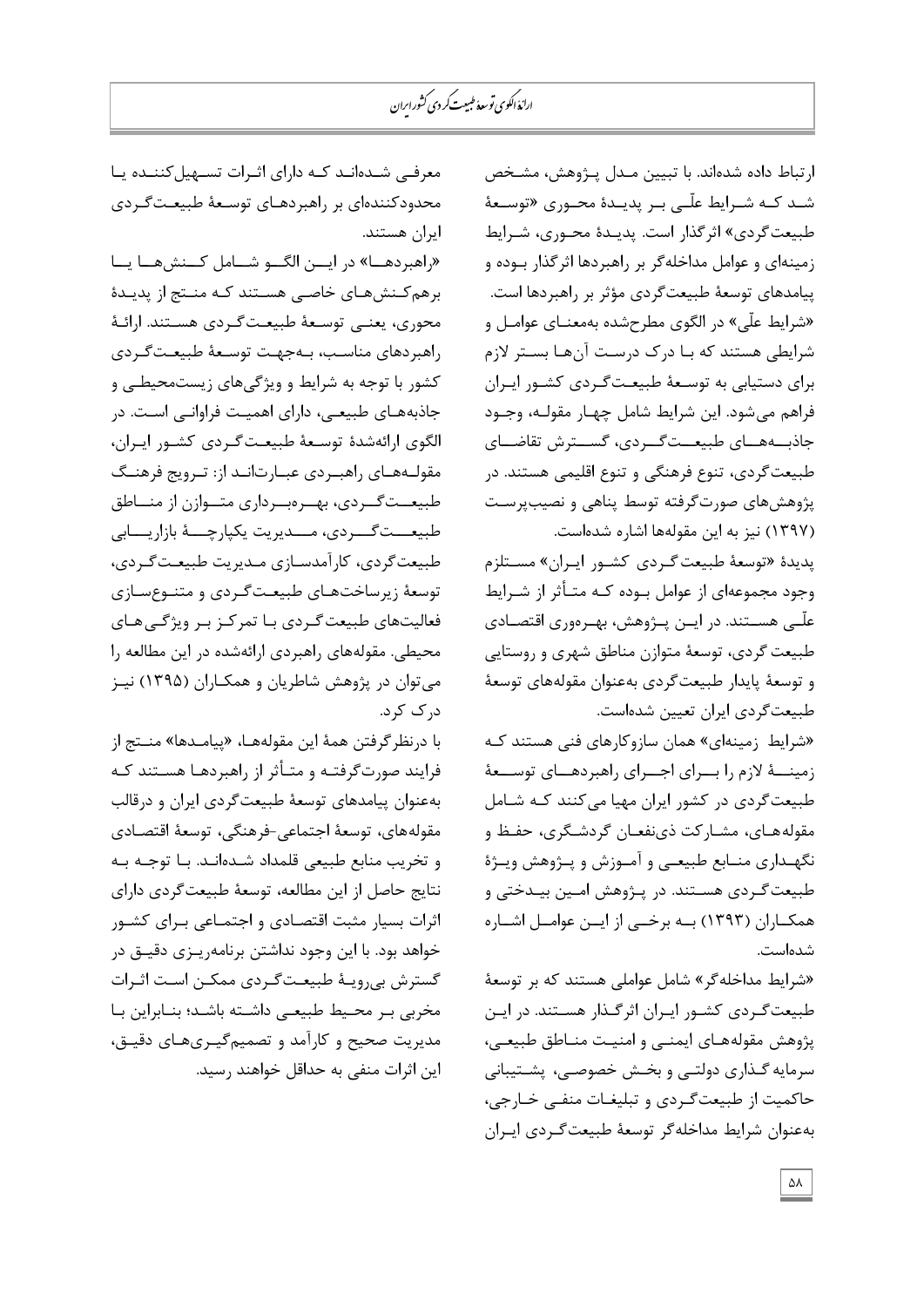**پیشنهادها** 

با توجه به نتايج حاصل از اين پــژوهش، پيشــنهادهايي کاربردی ارائه میشود. - بسط و توسعهٔ زنجیرهٔ خدمات طبیعت گردی براساس نياز گردشگران داخلي و خارجي؛ - تعيين ظرفيت بُرد گردشگري مناطق طبيعتگردي بهمنظور بهرهبرداری متوازن و حفاظت از منـاطق طبيعت گردي؛ - تبلیغـات گسـترده از طریـق رسـانههـای مختلـف، بهمنظـور آشـنایی گردشـگران خـارجی بـا ظرفیـت طبیعت گردی کشور؛ - آمـوزش ذینفعــان گردشــگری از طریــق ایجــاد واحدهای آموزشی ویژهٔ طبیعتگردی؛ - تلاش درجهت ایجـاد امنیـت و ایمـنسـازی منـاطق طبیعت گردی و کاهش ریسک سرمایه گذاری.

## **مىاتغ**

- امسین بیسدختی، علسی اکبسر؛ جعفسری، سسکینه،؛ فرهسادی، وحیدرِضا.(١٣٩٣). رابطه تعلق اجتماعی و مشارکت اجتمـاعی با توسعه گردشگری،پایدار: نقش میـانجی اثـرات ادراک شـده، فصلنامه علمی \_ پژوهشی مطالعـات مـدیریت گردشـگری، دانشگاه علامه طباطبایی، سال هشتم، شماره ۲۶، صص ۲۳-۱.
- [https://tms.atu.ac.ir/article\\_1343\\_47d271b97bcfdec8](https://tms.atu.ac.ir/article_1343_47d271b97bcfdec8c147407e54696864.pdf) [c147407e54696864.pdf](https://tms.atu.ac.ir/article_1343_47d271b97bcfdec8c147407e54696864.pdf)
- براری، معصومه؛ فیروزمند، مـارال؛ هاشـم پـور، فهیمـه. (١٣٩۵). بررسی تحلیل اثرات اقتصادی گردشگری شهری از دیدگاه شهروندان[،](http://mshdiau.ac.ir/) مجلهٔ علوم جغرافیایی، دانشگاه آزاد اسلامی واحد مشهد، دوره دوازدهم، شمارهٔ ۲۴، صص ۵۵-۴۰ .

[http://geographic.sinaweb.net/article\\_528056.html](http://geographic.sinaweb.net/article_528056.html)

- یناهی، حسـین؛ نصـیب پرسـت، سـیما.(۱۳۹۷). عوامـل تعیـین كننده توسعه گردشگرى در كشورهاى در حال توسعه: رويكرد اقتصاد سنجی بیزینی، نشریه جغرافیایی فضای گردشگری، دانشگاهآزاد اسلامی واحد ملایر، دوه هفتم، شماره،۲۶ ، ۵۸-۴۳.
- [https://www.sid.ir/fa/journal/ViewPaper.aspx?ID=35](https://www.sid.ir/fa/journal/ViewPaper.aspx?ID=359057) [9057](https://www.sid.ir/fa/journal/ViewPaper.aspx?ID=359057)

یویا، عابدین؛ ایراندوست، منصور؛ سلطان پنـاه، هیـرش؛ شـافعی، رضا. (۱۳۹۸). طراحی مدل بازاریابی مبتنی بر تجربهٔ مشتری در طبیعت گردی استان کردستان، فصلنامهٔ علمـی-پژوهشـی گردشگری و توسعه، انجمـن علمـی گردشـگری ایـران، سـال هشتم، شمارة ٣، صص ۶۹-۴۵.

## [http://www.itsairanj.ir/article\\_96155.html](http://www.itsairanj.ir/article_96155.html)

ترابی، ذبیح الله؛ رضوانی، محمد رضا؛ بدری، سـیدعلی. (۱۳۹۹). تجربه زيسته فقرا روستاهاى منتخب شرق استان سمنان براى مشارکت در فعالیت های مرتبط با طبیعت گردی، فصلنامه پژوهش هاى روستايى، دانشگاه تهران، دوره يازده، شمارهٔ ۳.

## https://jrur.ut.ac.ir/?\_action=article&au

تقوی، مهدی؛ صفایی، پویان؛ کرد، عادله. (۱۳۹۷). بررسی اثـرات رشد گردشگری بر تولیـد ناخـالص داخلـی، فصـلنامهٔ اقتصـاد كاربردى، دانشگاه آزاد اسلامى واحد علوم و تحقیقـات تهـران، دورة هشتم، شمارة ٢٧، صص ۵٨-۵۰.

## [http://jae.srbiau.ac.ir/article\\_14062.html](http://jae.srbiau.ac.ir/article_14062.html)

جهانگیر، محمد حسین؛ فکور، محمد حسـین.(۱۳۹۸).ارزیـابی و تحلیل وضعیت صنعت طبیعت گـردی پـارکھـای شـهری (مطالعه موردی یارک خورشید مشـهد)، فصـلنامه علـوم و تکنولوژی محیط زیست، دانشگاه آزاداسـلامی واحـد علـوم تحقیقات، دوره بیست و یک، شماره ۱۲، صص ۱۹۶-۱۸۱.

## http://jest.srbiau.ac.ir/article15252.html

دانـاییفـرد، حســن، الــوانی؛ ســیدمهدی؛ آذر، عــادل .(١٣٩٠). روششناسی پـژوهش کیفـی در مـدیریت: رویکـردی جـامع، تهران موسسه نشر صفار، چاپ چهارم.

## https://www.gisoom.com/book/1740987

رضایی، مهدیـه؛ شـبیری، سـید محمـد. (۱۳۹۶). تـأثیر کـاربرد شـبکههـای اجتمـاعی بـر ارتقـای رفتـار گردشـگری حـامی محیطزیست، مجلهٔ برنامهریزی و توسعهٔ گردشگری، دانشگاه مازندران، سال ششم، شمارهٔ ۱۲، صص۵۳-۲۵ .

## [http://tourismpd.journals.umz.ac.ir/article\\_1527.html](http://tourismpd.journals.umz.ac.ir/article_1527.html)

رضوانی، محمدرضـا؛ جمشـیدی، معصـومه. (۱۳۹۸). بازسـازی معنايي مهمترين مسائل ساكنان مناطق همجوار سـايتهـاي اسکان طبیعتگردی نـوروزی، فصـلنامهٔ علمـی-پژوهشـی گردشگری و توسعه، انجمـن علمـی گردشـگری ایـران، سـال هشتم، شمارهٔ ۳، صص ۸۹-۷۰ .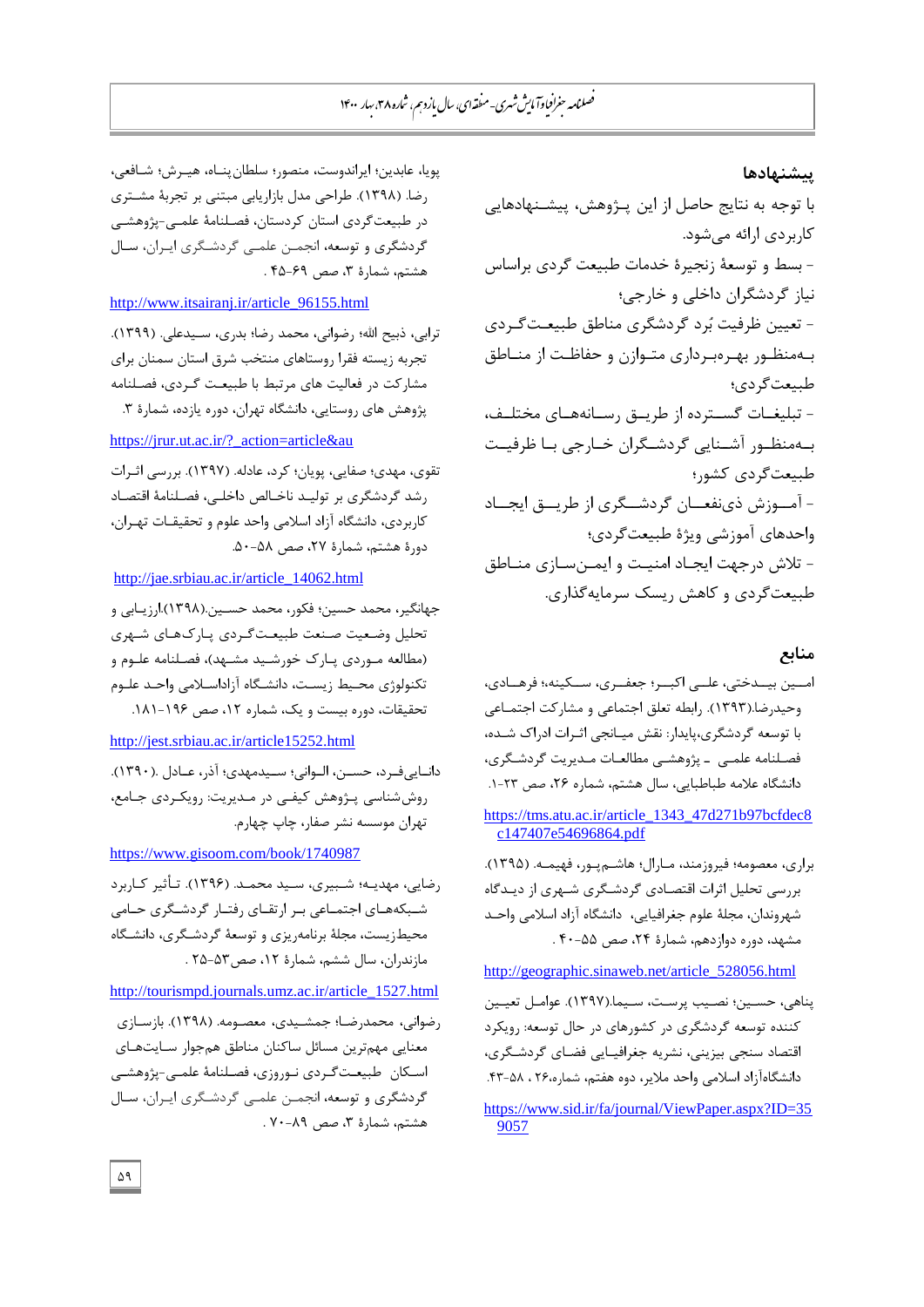<https://iranjournals.nlai.ir/handle/123456789/111735> ساتن، دبليو فليپ. (١٣٩٣). درآمدي بر جامعه شناســي محـيط زيست، ترجمه صادق صالحي. تهران: انتشارات سمت.

https://www.gisoom.com/book/11451379/

سازمان میراث فرهنگی، صنایع دستی و گردشگری. (۱۳۹۵).

 $chtn.ir/news/1790.71571$ 

سرخوشسرا، علي؛ نصرالهي، خديجه؛ آذربايجاني، کريم. (١٣٩٧). تحلیل و بازبینی ارتباط درآمدها و مخارج بخش گردشگری بـا رشد اقتصادی، فصلنامهٔ علمی-پژوهشی گردشگری و توسـعه، انجمن علمي گردشگري ايران، سال هفتم، شـمارهٔ ۳، صـص  $.1 - Yf$ 

[http://www.itsairanj.ir/article\\_81138.html](http://www.itsairanj.ir/article_81138.html)

سليماني،مقدّم، محمد؛ اسلامي، قاسم. (١٣٩٠). نقش زيرساختهاي اقامتی در فعالیتهای گردشگری شهر رشت، نشریهٔ مطالعـات برنامهِریزی سکونتگاههای انسانی، دانشگاه آزاد اسـلامی واحـد رشت، دورهٔ ششم، شمارهٔ ۱۷، صص ۱۱۵- ۰۱۰۵.

[http://jshsp.iaurasht.ac.ir/article\\_519123.html](http://jshsp.iaurasht.ac.ir/article_519123.html)

شــاطریان، محســـن؛ غلامـــی، پوســف؛ میرمحمــدی، محمــد. (۱۳۹۵).ارزیابی شاخص های توسعۀ گردشگری پایـدار شـهری (مطالعۀ موردي: شهر کاشان)، نشريۀ تحقيقات ک]ربردي علـوم جغرافیایی، دانشگاه خوارزمی، شمارهٔ ۴۶، صص ۲۱۴-۱۹۵.

[https://jgs.khu.ac.ir/browse.php?a\\_code=A-10-133-](https://jgs.khu.ac.ir/browse.php?a_code=A-10-133-1&slc_lang=fa&sid=1) [1&slc\\_lang=fa&sid=1](https://jgs.khu.ac.ir/browse.php?a_code=A-10-133-1&slc_lang=fa&sid=1)

صفار حیدری، حجت، سعید.(۱۳۹۸). تـاملی پدیـدارر شـناختی درباره نسبت طبیعت گردی و تخریب محیط زیست: با تاکیـد بِرِ اندیشه های فلسفس هایدگر، مجله برنامـه ریـزی و توسـعه گردشگری، دانشگاه مازندران، شماره پیست و هشت، صص  $A - TY$ 

http://tourismpd.journals.umz.ac.ir/article\_2266.html

موحـد، علـی؛ کهـزادی، سـالار؛ عابـدینزاده، فریمـاه. (۱۳۹۳). ِ، اهْبِ دهاى توسعهٔ اكوتوريسم استان كردستان بـا اسـتفاده از مدل سوآت و کیو.اس.پی.ام، نشریهٔ تحقیقاتی کـاربردی علـوم جغرافیای، دانشگاه خوارزمے، سال چهاردهم، شمارۂ ۳۲، صص  $7.7-7.1$ 

[http://ensani.ir/file/download/article/2014082610342](http://ensani.ir/file/download/article/20140826103422-9495-221) [2-9495-221](http://ensani.ir/file/download/article/20140826103422-9495-221)

نكويي نائيني، سيد علي، قنبري، يوسف؛ برقي، حميـد. (١٣٩۵). سنجش پایـداری نظـامهـای بهـرهبـرداری موجـود در بخـش كشاورزي استان اصفهان، نشـریه جغرافیـا و پایـداری محـیط، دانشگاه رازی، دوره ششم شمارهٔ ۲۰، صص ۵۳-۳۹.

[https://ges.razi.ac.ir/article\\_630.](https://ges.razi.ac.ir/article_630)html

نيومن، ويليام لارنـس. (١٣٩٣). شـيوەهـاي پـژوهش اجتمـاعي، رویکردهای کیفی و کمّی، ترجمهٔ حسن دانایی فـرد و حسـین كاظمى، جلد اول. تهران: مؤسسهٔ كتاب مهربان، چاپ سوم.

<https://www.gisoom.com/book/11266293>

وارثی، حمیدرضا؛ تقوایی، مسـعود؛ شـاهیوندی، احمـد. (١٣٩٠). تحلیلی بر وضعیت زیرساخت های گردشگری در شهر اصفهان (با تاکید بر هتل ها)، نشریه جغرافیا و برنامه ریـزی محیطـی، دانشگاه اصفهان، دوره بیست و دوم، شماره ۴، صص۱۱۲-۹۱.

<https://www.sid.ir/fa/journal/ViewPaper.aspx?id=>

یوسفی شـهیر، هانیـه؛ بـاقری، کـریم؛ حسـین;اده دلیـر، کـریم. (۱۳۹۱). ارزیـابی زیرسـاختهـای گردشـگری بـا تأکیـد بـر محورهای تاریخی، فصلنامهٔ فضـای گردشـگری، دانشـگاه آزاد اسلامی واحد ملایر، سال سوم، شمارهٔ ۱۲، صص ۴۳-۲۵.

[https://www.sid.ir/fa/journal/JournalListPaper.aspx?](https://www.sid.ir/fa/journal/JournalListPaper.aspx?ID=53678) [ID=53678](https://www.sid.ir/fa/journal/JournalListPaper.aspx?ID=53678) 

Alamäki,Ari, Pesonen,Juho, Dirin,Amir(2019) Triggering effects of mobile video marketing in nature tourism: Media richness perspective, Information Processing & Management, Volume 56, Issue 3, Pages 756-770.

https://doi.org/10.1016/j.ipm.2019.01.003

Baric, D. Anic, P. Bedoya, A.M. (2016). Segmenting protected area visitors by activities: a case study in Paklenica National Park, Croatia, European Journal of Tourism Research, Vol. 13, pp. 103- 121. https://ejtr.vumk.eu/index.php/about/article/view/2 34

BENDER, N. A., CROSBIE, K., & LYNCH, H. J. (2016). PATTERNS OF TOURISM IN THE ANTARCTIC PENINSULA REGION: A 20- YEAR ANALYSIS. ANTARCTIC SCIENCE, 28(03), 194-203.

<https://doi.org/10.1017/S0954102016000031>

Bowers, J. (2016). Developing sustainable tourism through ecomuseology: A case study in the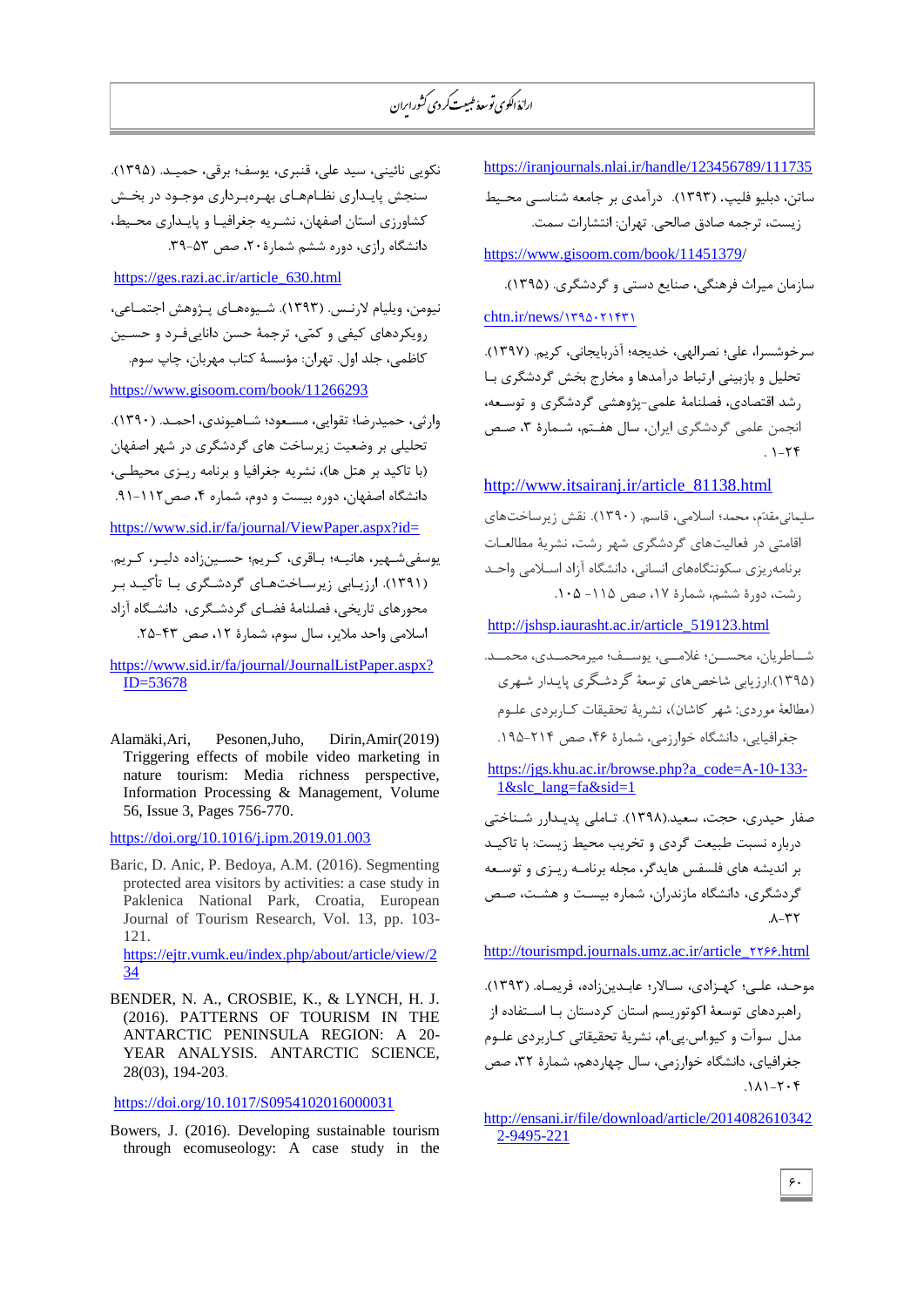Lelloltery YH.Mahulete , Seipalla, B. (2020).THE COMMUNITIES ROLES WITHIN DEVELOPMENT OF NATURE TOURISM OBJECT LAKE NINIFALA ON PILIANA VILLAGE, ON CENTRAL MALUKU REGENCY. JURNAL HUTAN PULAU-PULAU KECIL, 4(1), 52-63.

<https://doi.org/10.30598/jhppk.2020.4.1.52>

Libo Yan, (2018) "Origins of nature tourism in imperial China", Journal of Tourism Futures, Vol. 4 Issue: 3, pp.265-274.

https://www.emerald.com/insight/content/doi/10.110 8/JTF-04-2018-0016/full/html

Manuj, I., Pohlen, T., (2012). A reviewer's guide to the grounded theory methodology in logistics and supply chain management research. International Journal of Physical Distribution & Logistics Management, Pp 784-803.

[https://www.emerald.com/insight/content/doi/10.110](https://www.emerald.com/insight/content/doi/10.1108/09600031211269758/full/html) [8/09600031211269758/full/html](https://www.emerald.com/insight/content/doi/10.1108/09600031211269758/full/html)

Margaryan, L., 2018. Nature as a commercial setting: the case of nature-based tourism providers in Sweden. Curr. Issues Tour. 21, 1,893–1,911.

[https://doi.org/10.1080/13683500.2016.1232378.](https://doi.org/10.1080/13683500.2016.1232378)

Marion, J. L., Leung, Y. F., Eagleston, H., & Burroughs, K. (2016). A review and synthesis of recreation ecology research findings on visitor impacts to wilderness and protected natural areas. Journal of Forestry, 114(3), 352–362 .

<https://www.researchgate.net/publication/303730527>

Min Gon Chung, Thomas Dietz, Jianguo Liu(2018)Global relationships between biodiversity and nature-based tourism in protected areas. Ecosystem Services, Elsevier, vol. 34(PA), pages 11-23.

DOI: 10.1016/j.ecoser.2018.09.004

Munoza, Vera Hausnera, Greg Brownb, Claire Rungeb, Per Fauchalde .(2019). Identifying spatial overlap in the values of locals, domestic- and international tourists to protected areas ،Tourism Management,vol71,pp 59–271.

[https://www.sciencedirect.com/science/article/pii/S0](https://www.sciencedirect.com/science/article/pii/S0261517718301705) [261517718301705](https://www.sciencedirect.com/science/article/pii/S0261517718301705)

Ogechi, Adeola. Olaniyi, Evans . (2019) ICT, infrastructure, and tourism development in Africa, Tourism Economics.vol 26,pp 1–18.

rupununi region of Guyana. Journal of Sustainable Tourism, 24(5), 758–782.

- https://www.tandfonline.com/doi/abs/10.1080/09669 582.2015.1085867
- Bressolles, G., & Lang, G. (2019). KPIs for performance measurement of e-fulfillment systems in multi-channel retailing: An 12 exploratory study. International Journal of Retail and Distribution Management. <https://doi.org/10.1108/IJRDM-10-2017-0259>
- Campbell. Marnie L. Kinslow. Amber (2016) Human health impacts from litter on beaches and associated perceptions: A case study of 'clean' Tasmanian beaches. Ocean & Coastal Management VOL126: PP 22-30.

DOI: 10.1016/j.ocecoaman.2016.04.002

Dabeedooal,Y. J.Dindoyal , V. Allam, Z. Jones,D. S .(2019). Smart Tourism as a Pillar for Sustainable Urban Development: An Alternate Smart City Strategy from Mauritius, Smart Cities, 2(2019): 153–162, retrieved from.

[https://doi.org/10.3390/smartcities2020011.](https://doi.org/10.3390/smartcities2020011)

Dubea,K. Nhamob, G.(2020). Evidence and impact of climate change on South African national parks. Potential implications for tourism in the Kruger National Park, Environmental Development, vol 33,pp1-33.

[https://www.sciencedirect.com/science/article/pii/](https://www.sciencedirect.com/science/article/pii/S2211464519300363.%202211464519300363) S2211464519300363.

Erkki, Mäntymaa.Liisa, Tyrväinen.Artti, Juutinen.Mikko, Kurttila.(2019).Importance of forest landscape quality for companies operating in naturetourism areas, Contents lists available at ScienceDirect Land Use Policy .

https://www.sciencedirect.com/science/article/pii/S0 264837718315898

- Heidegger, M.(1977). The Question Concerning Technology and Other Essays, Trans. By William Lovitt. New York. Harper & Row Publisher.
- ttps://eclass.uoa.gr/modules/document/file.php/PPP 566/%CE%A4he\_Question\_Concerning\_Technolo gy\_and\_Other\_Essays.pdf
- Lee, J. (2001). A grounded theory: integration and internalization in ERP adoption and use.
- https://digitalcommons.unl.edu/dissertations/AAI30 16318/